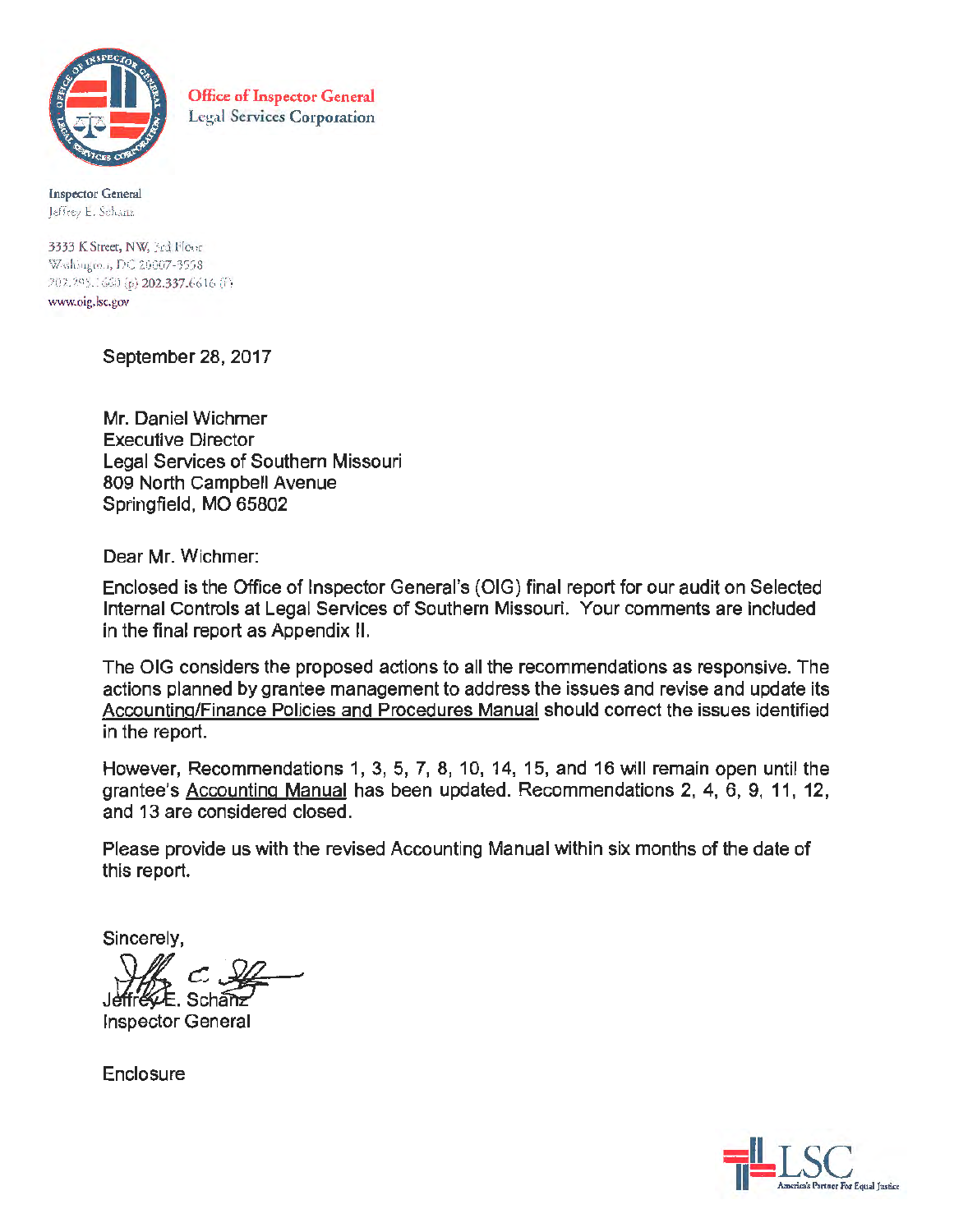cc: Legal Services Corporation Jim Sandman President

> Lynn Jennings Vice President for Grants Management

Legal Services of Southern Missouri Craig R. Heidemann President

Rebecca Burke Vice President

Sent by E-mail to Board of Directors Jeanette Alcorn Darla Boice Mary Boner Newt Brill The Honorable Sue Chrisman Karla Crossley James Crump Fred Hall Nancy Heard Ted Helms Christine Hutson Joseph L. Johnson Terry McVey William Morgan Joseph A. Murray Jenni Oliveria Jerry Redfern Terri Shull Matt Trokey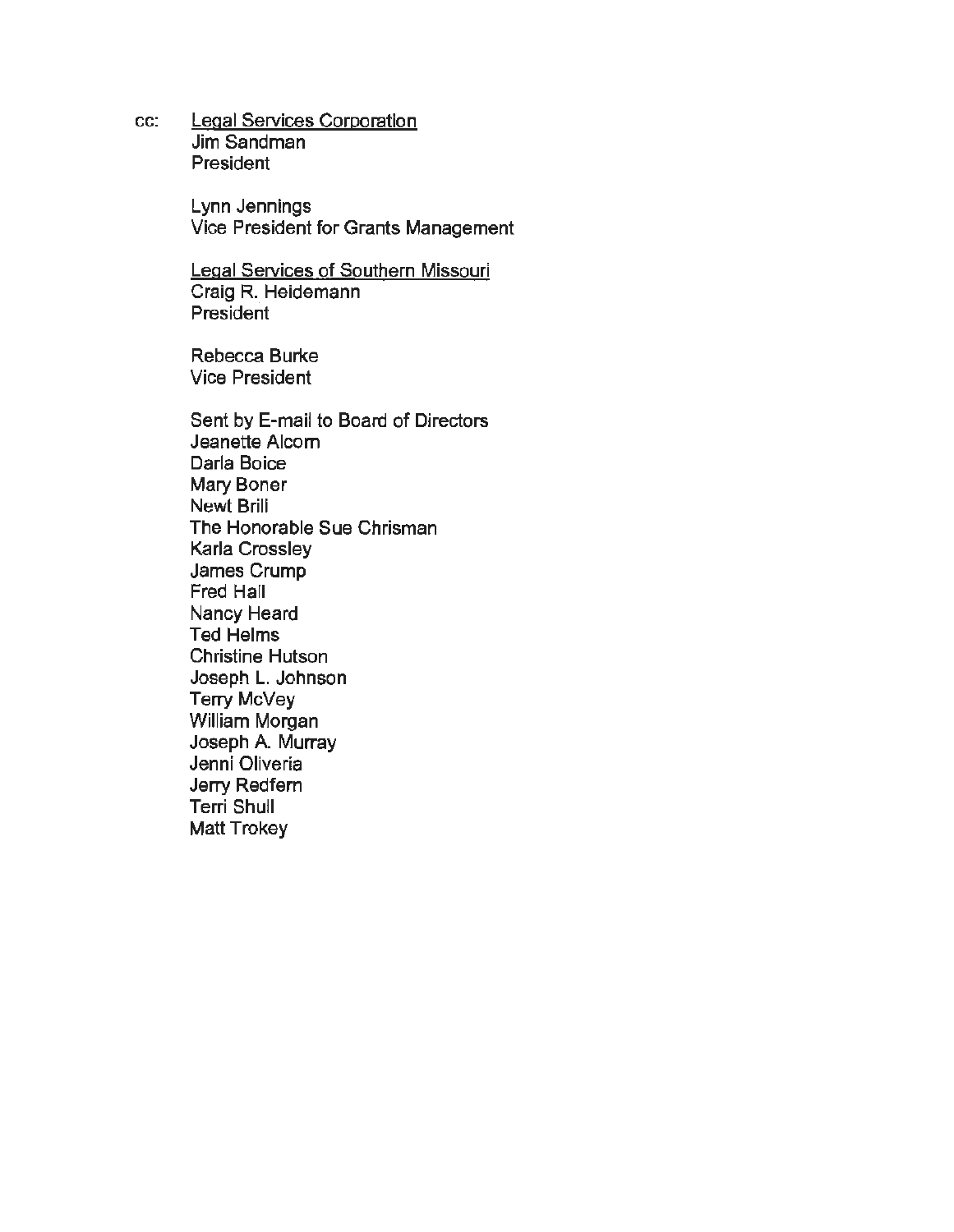# LEGAL SERVICES CORPORATION OFFICE OF INSPECTOR GENERAL

# FINAL REPORT ON SELECTED INTERNAL **CONTROLS**

## LEGAL SERVICES OF SOUTHERN MISSOURI

## RNO 526051

Report No. AU 17-10

September 2017

www.oig.lsc.gov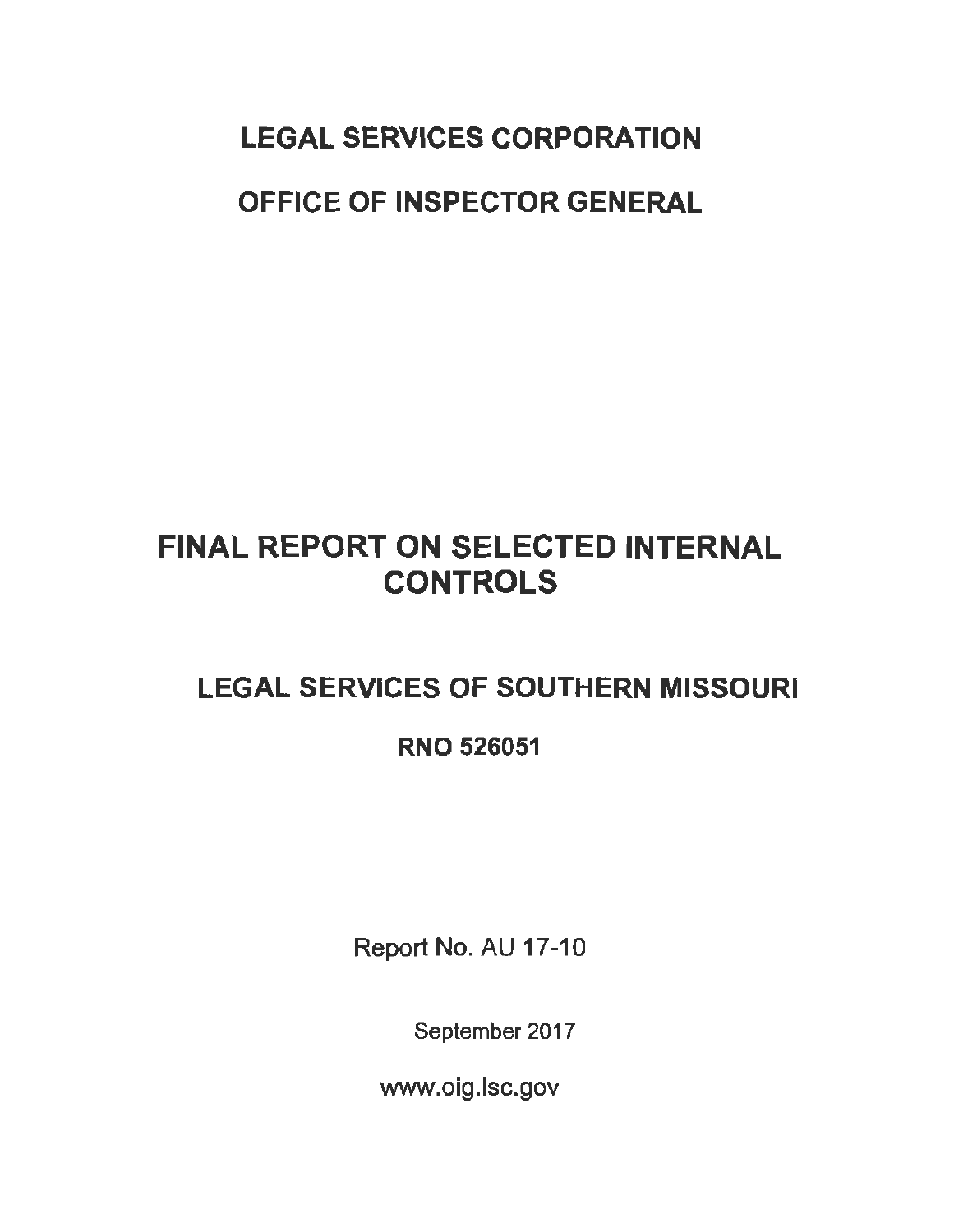## **TABLE OF CONTENTS**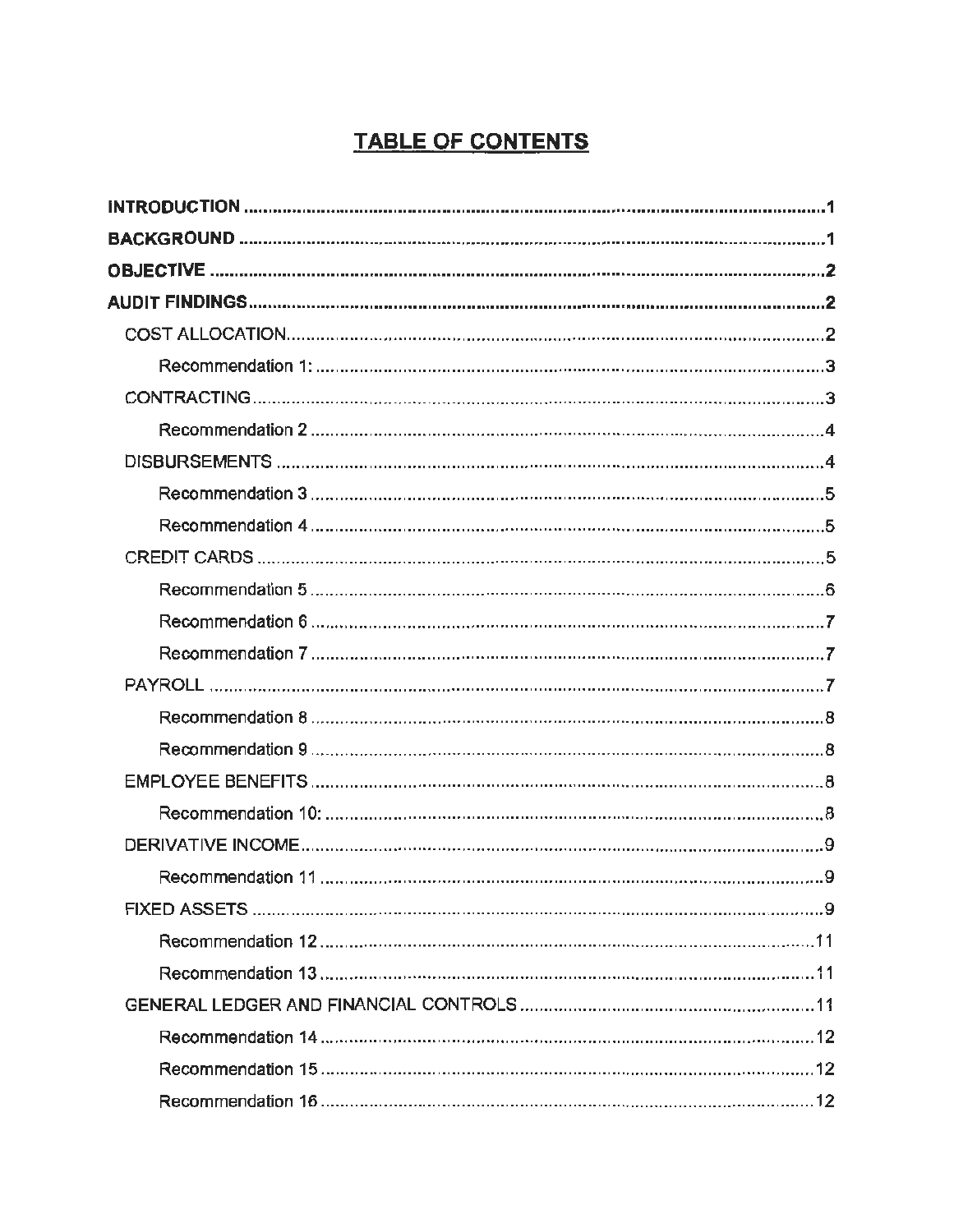| APPENDIX II - GRANTEE MANAGEMENT COMMENTS  II-1 |
|-------------------------------------------------|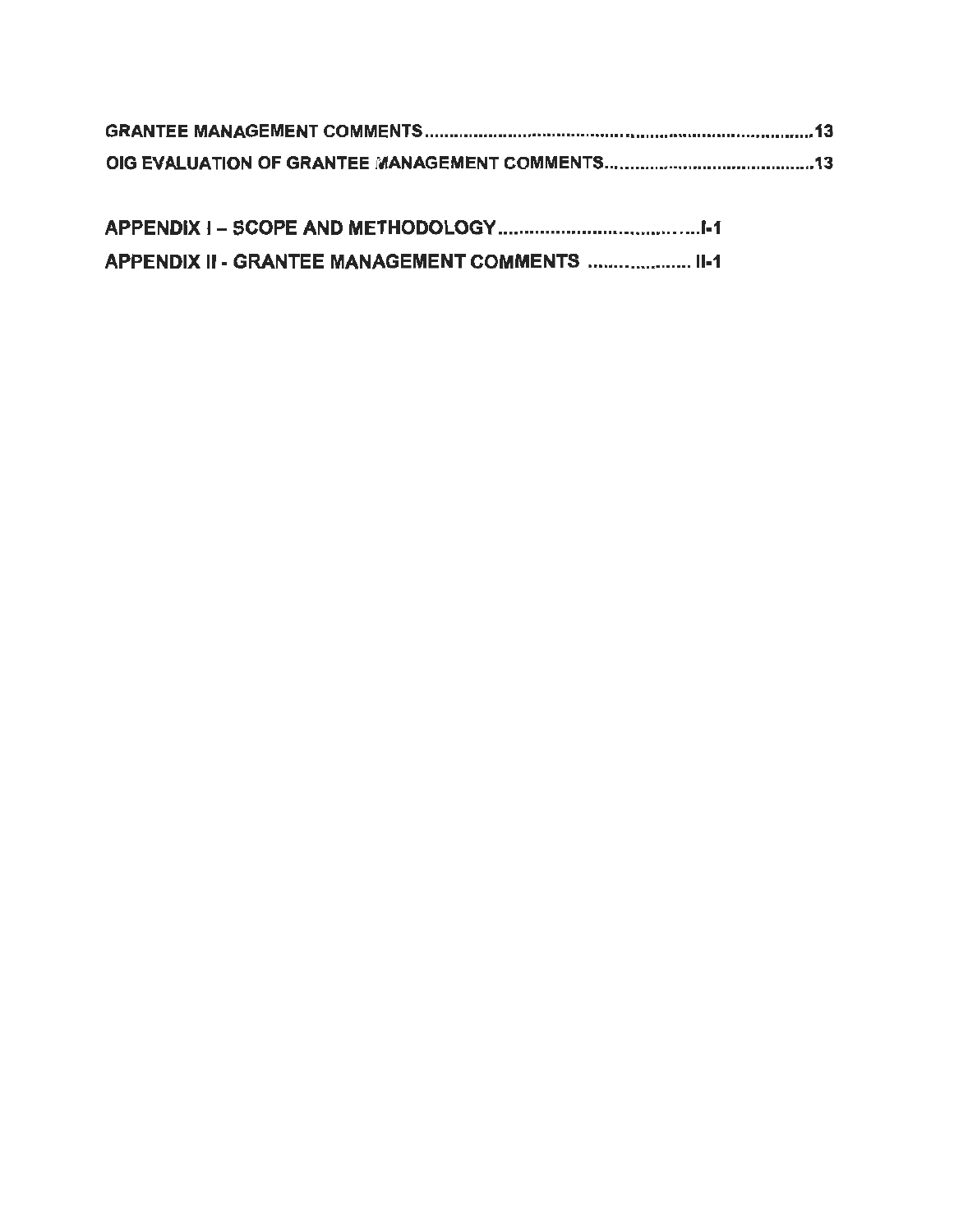## **INTRODUCTION**

The Legal Services Corporation (LSC) Office of Inspector General (OIG) assessed the adequacy of selected internal controls in place at Legal Services of Southern Missouri (LSSM or grantee) related to specific grantee operations and oversight. Audit work was conducted at the grantee's administrative office in Springfield, MO and at LSC headquarters in Washington, DC.

In accordance with the Accounting Guide for LSC Recipients (2010 Edition) (Accounting Guide), Chapter 3, an LSC grantee "... is required to establish and maintain adequate accounting records and internal control procedures." The Accounting Guide defines internal control as follows:

[TJhe process put in place, managed and maintained by the recipient's board of directors and management, which is designed to provide reasonable assurance of achieving the following objectives:

- 1. safeguarding of assets against unauthorized use or disposition;
- 2. reliability of financial information and reporting; and
- 3. compliance with regulations and laws that have a direct and material effect on the program.

Chapter 3 of the Accounting Guide further provides that each grantee "must rely... upon its own system of internal accounting controls and procedures to address these concerns" such as preventing defalcations and meeting the complete financial information needs of its management.

#### **BACKGROUND**

Legal Services of Southern Missouri (LSSM) is one of four legal services organizations in Missouri funded primarily by the Legal Services Corporation (LSC). LSSM is a not-forprofit organization serving the low income and elderly in 43 counties across Southern Missouri. LSSM core legal services provided to the low income and elderly are domestic/sexual violence, family, consumer, housing, public benefits and elder law.

LSSM receives financial assistance from various sources including LSC, the State of Missouri, Missouri Lawyer Trust Account Foundation, and local area agencies on aging.

Per the audited financial statements for December 31, 2016, LSC provided 41 percent of the grantee's funding, amounting to \$1,854,941. The other major funding source is the State of Missouri.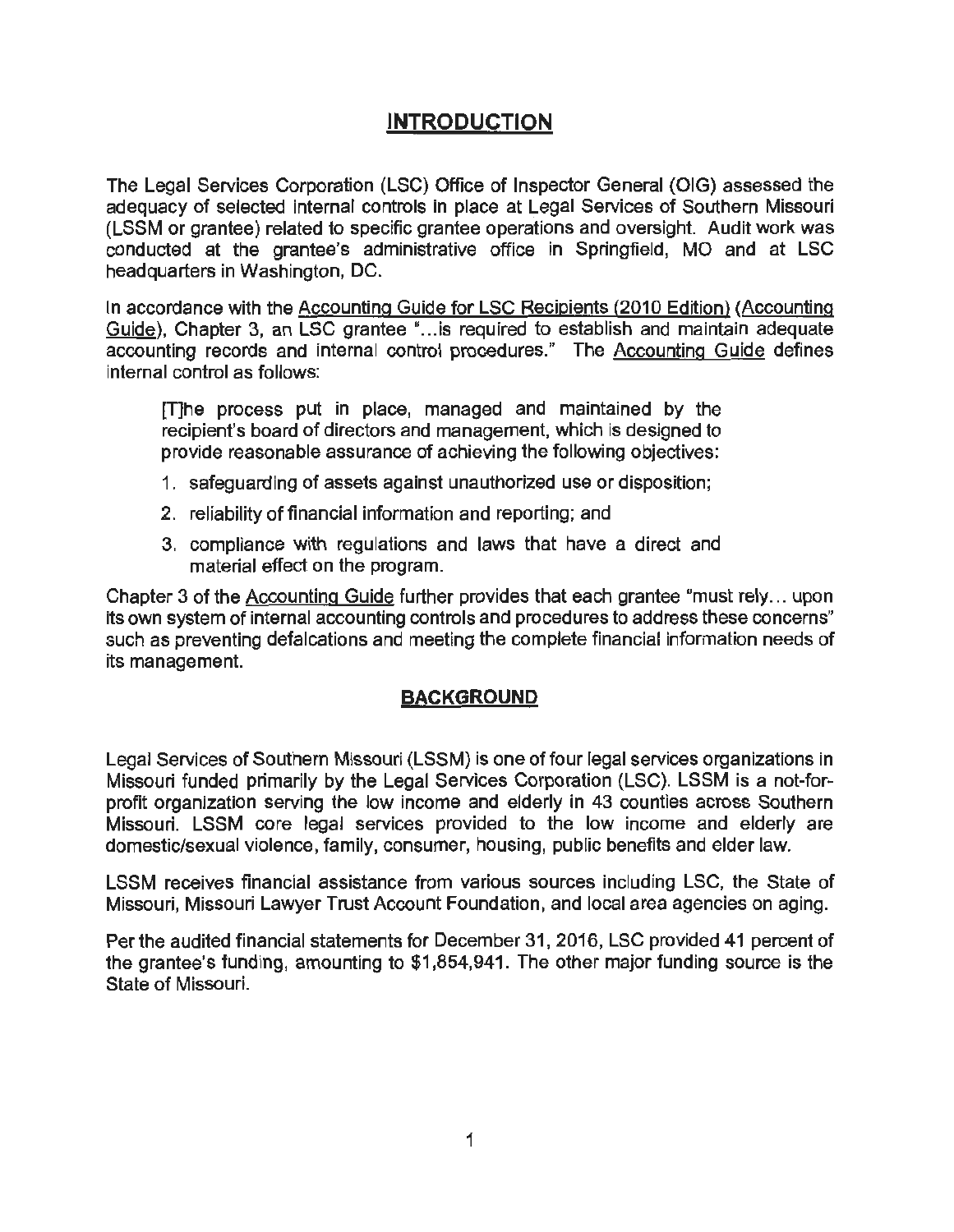#### **OBJECTIVE**

The overall objective was to assess the adequacy of selected internal controls in place at the grantee as the controls related to specific grantee operations and oversight, including program expenditures and fiscal accountabillty. The audit evaluated select financial and administrative areas and tested the related controls to ensure that costs were adequately supported and allowed under the LSC Act and LSC regulations.

#### **AUDIT FINDINGS**

To accomplish the audit objective, the OIG reviewed and tested Internal controls related to disbursements, contracting, fixed assets, credit cards, cost allocation, derivative income, internal reporting and budgeting, general ledger and financial controls, employee benefits, and payroll. While some of the controls were adequately designed and properly implemented as they relate to specific grantee operations and oversight, we found that controls in the areas detailed below need to be strengthened and/or formalized in writing.

#### **COST ALLOCATION**

LSSM's written policies and procedures for cost allocation adhere to LSC's Fundamental Criteria of an Accounting and Financial Reporting System (Fundamental Criteria) contained in the LSC Accounting Guide. However, based on interviews of grantee staff and test work performed by the OIG, allocations were not always done in accordance with the grantee's policies and procedures.

#### Practices Not in Accordance with Policy

In practice, the grantee allocates direct costs based on hours reported in the KEMPS timekeeping system by function monthly instead of annually. In addition, the grantee also allocates costs outside of the KEMPS timekeeping system. We found that these allocations may not be completely accurate depending on the timing of KEMPS timekeeping report production. We examined three months of allocation noting for two of the three months a portion of the time allocation was not prepared based on the KEMP reports but based on separate time reports.

Per the LSSM Accounting Manual, the methodology' for cost allocation stipulates that costs specific to a program or grant will be charged directly to that program or grant, and all cost allocations will be made during the annual budget process based on available funding for the upcoming program year.

The LSC Accounting Guide Section 3-5.9 stipulates that common expenses shall be allocated to funding sources on the basis agreed to by the applicable funding organizations, and in the absence of approved methods the allocation should be fair, consistent, and in an adequate manner to the individual cost centers, and funds. Further, the allocation formula should be adequately documented in writing with sufficient detail for the auditor, LSC, OIG, GAO and others, to easily understand, follow, and test the formula.

Without a consistent systematic basis for allocating costs, there is no assurance that LSC and other funding sources will receive their fair and equitable share of the costs.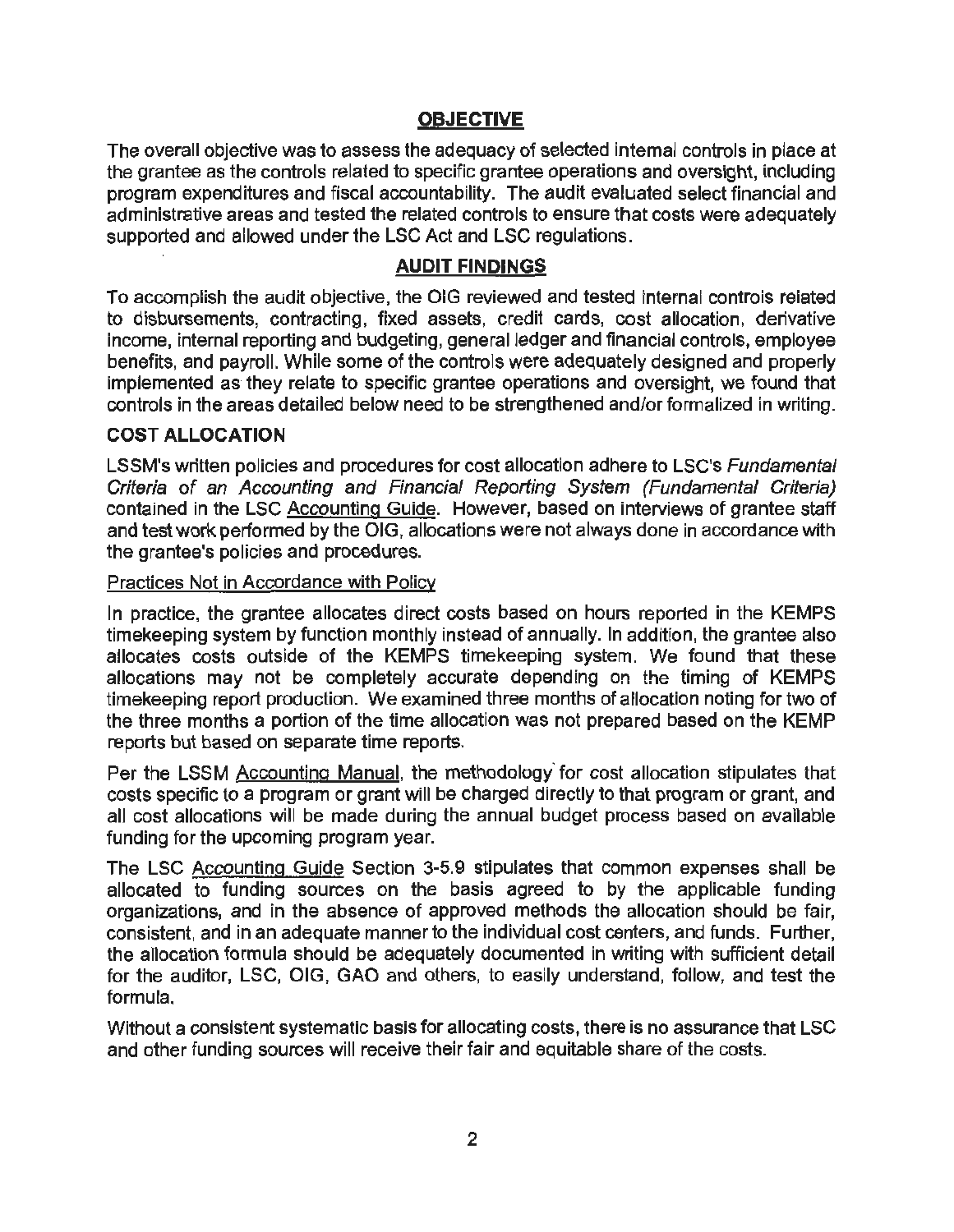#### **Recommendation 1:**

The Executive Director should ensure the practices used to allocate costs to funding sources are consistently applied and follow LSSM's documented written policies.

#### **CONTRACTING**

LSSM's written policies and procedures for contracting adhere to LSC's Fundamental Criteria. Several staff members were interviewed by OIG staff to obtain an understanding of the current contracting processes. We learned of some of the contracts in place and currently being bid on, the processes being foilowed for those 'bids, etc. Based on the interviews held, we conclude LSSM staff currently follows the documented policies and procedures.

Nevertheless, the OIG reviewed 12 existing vendor files and tested them for adherence to the Fundamental Criteria. Of these 12 vendor files reviewed, we noted inadequate contracting documentation as follows:

- For two of the twelve vendor files selected, one for language translation and one for consulting services, management was unable to locate a documented contractual agreement. Per grantee management, one vendor has been used for quite some time and the other vendor was approved by the Board of Directors but grantee management did not obtain a contract.
- One vendor contract did not have the contractual period included in the contract. This vendor was adopted by LSSM during the merger of the Missouri offices.
- For two of the twelve vendor files, LSSM management was not able to determine how the vendor was contracted. For three of the remaining ten vendors, LSSM was unable to provide supporting documentation of the contracting process. Grantee management explained that they have no record of vendor selections as several of the companies are old or roiled over with the merger of the Missouri offices.
- Four vendors had several invoices paid that did not agree with the price stated in the contract agreement. Per grantee management and/or review of contracts it was found that in some cases the contract terms were vague, the original contract was not in the file, or the vendor inadvertently overcharged LSSM and will provide a credit.

Many of these issues detailed above occurred prior to the tenure of the current Executive Director. While the team was on site, grantee management worked to update and/or investigate cost issues associated with any of these contracts. The Director of Development noted that the grantee will work on training staff in the future.

The LSC Accounting Guide, Section 3-5.16 stipulates that all documentation supporting competition and the process used for each contract action should be maintained in a central file. Any deviation from the approved contracting process should be fully documented, approved and maintained in a contract file. In addition, the statement of work should be sufficiently detailed so that contract deliverables can be identified and monitored to ensure that they are complete. Documents to support competition should be retained and kept with contract files.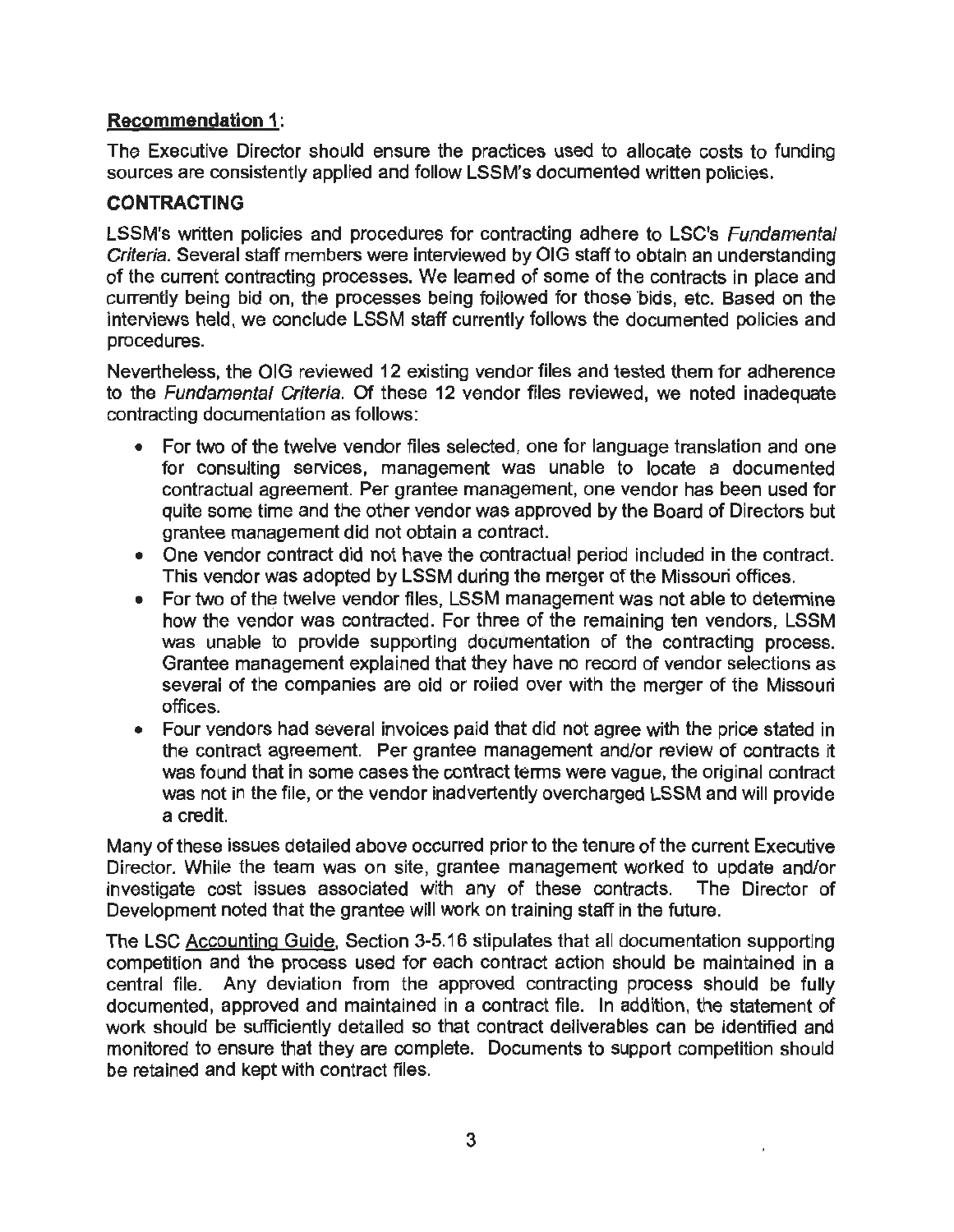Without a formal contract, the statement of work and other contract terms cannot be adequately communicated, monitored and enforced which may hinder management's ability to prevent or detect the risk of fraud, waste or abuse. Also, since not all contracts are the same, for large contracts, competition helps ensure the best value for the grantee and proper documentation helps ensure that an approved contract has followed all established procedures.

**Recommendation** 2: The Executive Director should ensure that contracts for services are written, signed and maintained for all business arrangements, especially those recurring in nature. The contracts should fully document the agreed upon terms, selling price, and payment terms and should be reviewed periodically to ensure that written terms are defined and current.

#### **DISBURSEMENTS**

LSSM's written policies and procedures for disbursements are comparable to LSC's Fundamental Criteria. The OIG reviewed and tested 103 disbursements comprised of 74 vendors and 128 individual transactions totaling \$201,804. Transactions included large amounts, unfamiliar vendors, employee reimbursements, credit cards, bank payments, dues and memberships, conferences and training, contract services, and office supplies. In performing our test work, we found some inadequate practices, approvals and documentation as follows:

#### Segregation of Duties

The Director of Finance and the Office Administrator has full access to the master vendor list. Both can add new, edit and delete vendors. However, the Office Administrator is also responsible for accounts payable duties that include initiating and processing payments. The Director of Finance explained that it is difficult to have complete segregation of duties when only two people are responsible for the entire Accounting department.

The LSC Accounting Guide Section 3-4.3 stipulates that accounting duties should be segregated to ensure that no individual simultaneously has both physical control and record keeping for any asset, including but not limited to, cash, client deposits, supplies, and property. Duties must be segregated so that no individual can initiate, execute, and record a transaction without a second independent individual being involved in the process.

Without adequate segregation of duties between the accounts payable function and the maintenance of the master vendor list, the grantee may not be able to detect unauthorized changes to vendor information which may further lead to fraud, waste or abuse of the grantee's resources.

#### Inadequate Approval

Of the 128 individual transactions reviewed, 33 transactions totaling \$40,833 were missing appropriate approvals. None of the transactions were allocated to LSC funding.

• 23 transactions pertaining to training, meetings, conferences, maintenance, office supplies and flowers did not include required check request forms. Therefore, the approvals were not documented.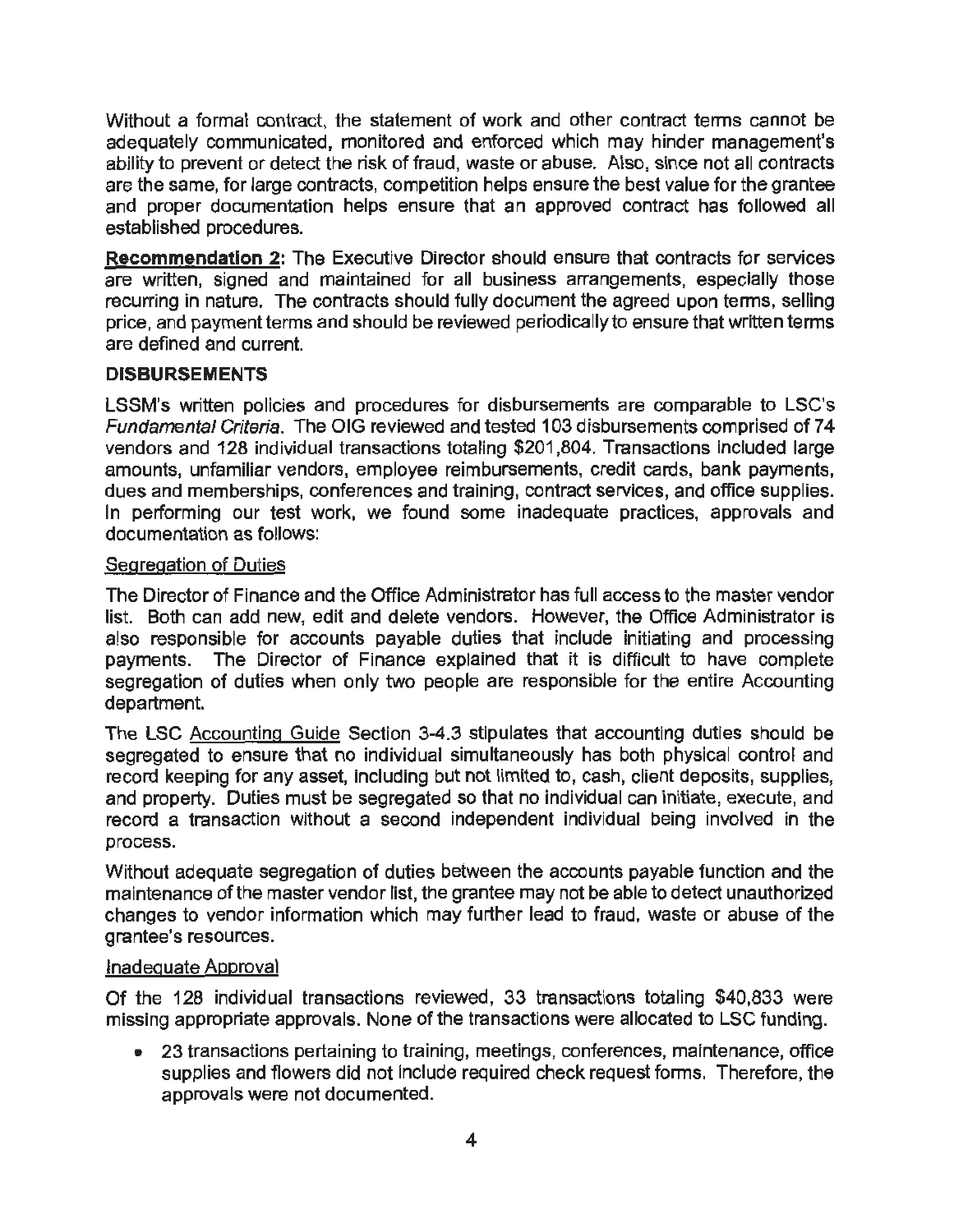• Ten transactions of the Executive Director's reimbursement requests had no documented Board of Director oversight.

The Director of Finance explained the Jack of approvals was due to a management oversight.

LSSM's Accounting Manual stipulates that a request for disbursement form should be completed on all disbursements other than recurring office bills, such as books and supplies. Also, the LSC Accounting Guide Section 3-5.4 stipulates that approval should be required at an appropriate level of management before a commitment of resources is made.

LSSM should adhere to its expenditures policies for purchases included within the LSSM Accounting Manual. Failure to follow the purchase approval process may result in purchases made without the knowledge of appropriate management or at unacceptable prices or terms.

**Recommendations:** The Executive Director should:

**Recommendation** 3: ensure the duties of maintaining the master vendor file and accounts payable are segregated by having other authorized personnel review the master vendor list and all related edits and changes to the list on a periodic basis.

**Recommendation 4:** enforce the grantee's policies and procedures in ensuring that all non-recurring disbursements have an approved check request form attached, approvals are made at an appropriate level of management before a commitment of resources is made and there is Board oversight for the Executive Director's expenses.

#### **CREDIT CARDS**

LSSM's written policies and procedures over credit cards do not fully adhere to LSC's Fundamental Criteria. The OIG tested 10 credit card statements from three credit accounts totaling \$12,446. Review and testing ofthe grantee's practices over credit cards revealed additional controls that need strengthening.

#### Inadequate Policy

OIG review of LSSM's written policies and procedures for credit cards determined that their policies do not fully adhere to LSC's Fundamental Criteria. The grantee did not address the following:

- Whether cash advances or ATM withdrawals are allowed.
- Procedures that specify the maximum amount of total expenditures that would require prior approval from a supervisor.
- Procedures with a specific deadline on how soon receipts need to be turned in.
- Procedures to ensure that credit cards are suspended for terminated employees or employees transferred to positions incompatible with the use of credit cards.
- Procedures for Board of Director oversight of the Executive Director's credit card transactions.
- Prior approval procedures for travel related transactions.
- An acknowledgement form containing credit card policies for employees issued a credit card.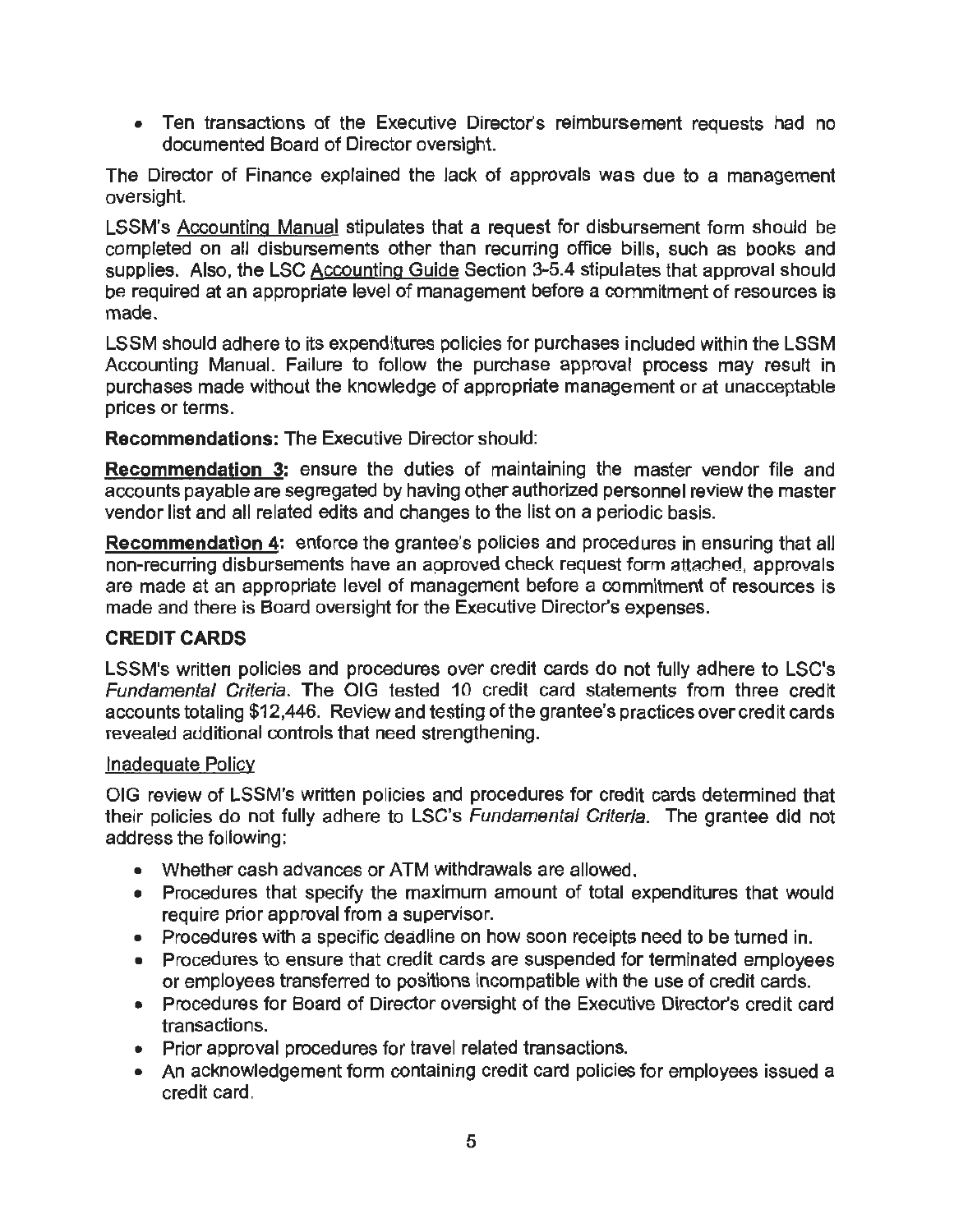In discussions with the Director of Finance, we found that the grantee has practices in place for most of the processes detailed above except for procedures that specify the maximum expenditure amount that would require prior approval from a supervisor; prior approval procedures for travel related transactions; and an acknowledgement form containing credit card policies for employees issued a credit card. The Director of Finance explained that these practices were not included in the written policies and procedures due to an oversight.

The LSC Accounting Guide Section 3-4 stipulates that each grantee must develop a written accounting manual that describes the specific procedures to be followed by the grantee in complying with the Fundamental Criteria.

Without an adequate policy, the credit cards may be subject to unauthorized transactions involving fraud and abuse.

#### No Prior Approval

The grantee has a Visa credit card with a limit of \$33,000, used primarily for travel related purchases issued to the Executive Director, Deputy Director and the Director of Development. Our review of the credit card transactions found 10 travel related charges by staff including the Executive Director, amounting to \$6, 195, with no prior approval.

The Executive Director explained having no documented prior approval was due to an oversight and agreed to have a Board member approve his travel related purchases.

The LSC Accounting Guide Section 3-4.5 stipulates that approval should be required at an appropriate level of management before a commitment of resources is made.

Without a documented prior approval process in place, purchases may be made at unacceptable prices or terms and could subject management to higher than anticipated costs.

#### Not in Accordance with Policies and Procedures

In addition to the Visa credit card, the grantee also has a Walmart credit card with a limit of \$2,000 and a business credit card with Staples that has no limit. The cards are issued to Office Administrators for small IT equipment purchases and office supplies.

Our review of the credit and business account transactions found two transactions from Walmart and 10 transactions from Staples with no purchase request as required by the grantee's policy. The Office Administrator had an understanding that a purchase order is only required for small, single IT equipment purchases in excess of \$300.

The LSSM's Operations Manual stipulates that all supplies or equipment ordered with either a single or cumulative cost of \$300 requires a purchase order.

The use of credit cards may be subject to unauthorized transactions or fraud and abuse if policies and procedures are not followed.

**Recommendations:** The Executive Director should:

**Recommendation 5:** enhance written policies and procedure to include the following:

- whether cash advances or ATM withdrawals are allowed;
- the maximum amount of expenditures that require prior approval from a supervisor,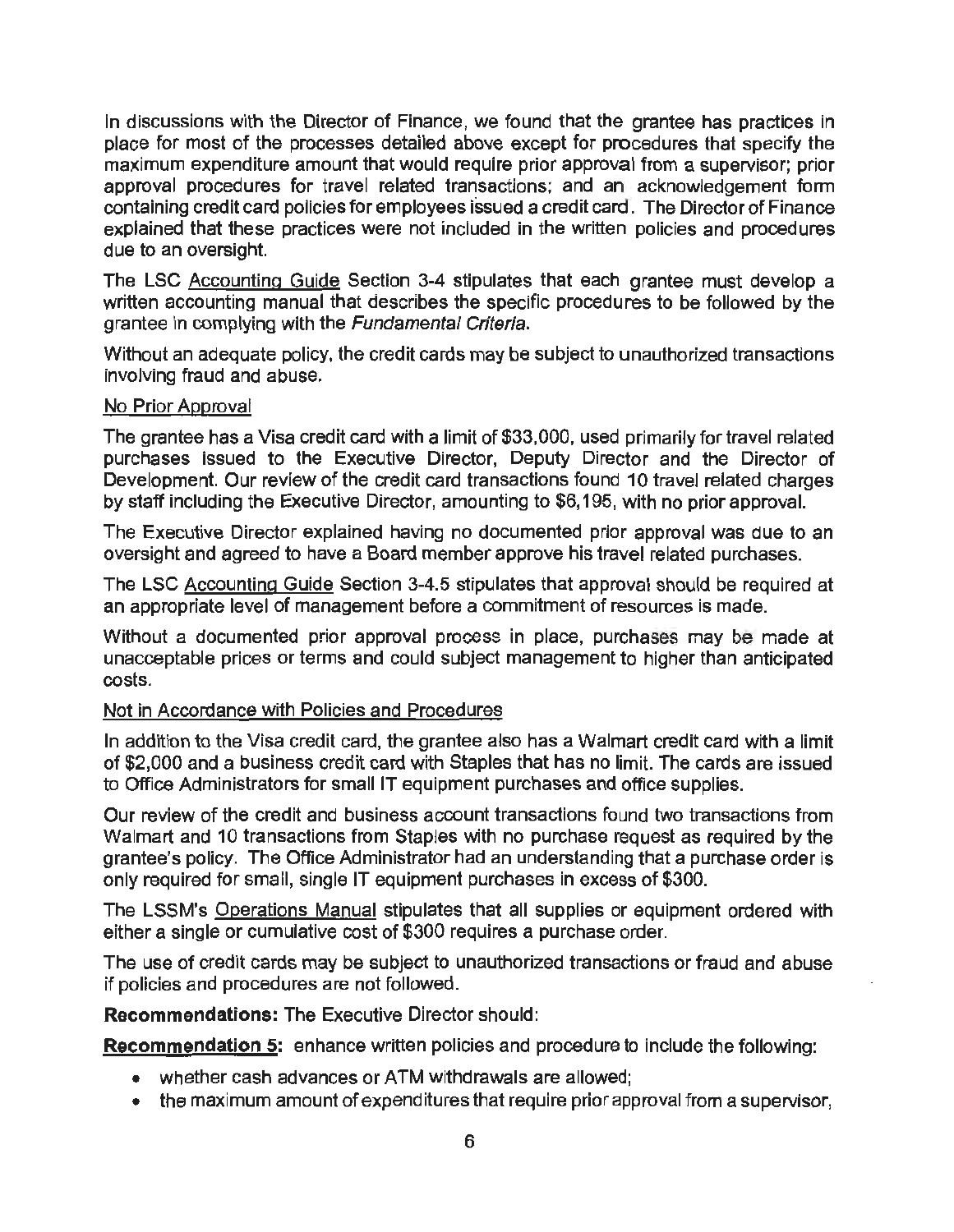- a specific deadline for submission of receipts;
- suspension of credit cards for terminated employees or employees transferred to positions incompatible with the use of credit cards;
- prior approval procedures for travel related transactions;
- an acknowledgement form containing credit card policies for employees issued a credit card or authorized to use a credit card; and
- the current practices in place wherein the Board of Directors ensures oversight over the Executive Director's credit card transactions through the posting of the statements in the grantee's internal web portai.

**Recommendation 6:** ensure that purchase orders are used per LSSM's Operations Manual for single and/or cumulative purchases of office supplies in excess of \$300.

**Recommendation** 7: implement a preapproval process for travel related credit card purchases.

#### **PAYROLL**

LSSM's written policies and procedures for payroll are comparable to LSC's Fundamental Criteria. However, the OIG reviewed the grantee's payroll processes in place and found some inadequate internal control practices.

#### Segregation of Duties

In discussions with the Director of Finance, we found that since the Director of Administration retired in January 2017 there has been no segregation of duties over payroll and human resource administration. The Director of Finance, whose duties include payroll processing, is also responslble for human resource administration. In addition, the Director of Finance has full administrative rights to the payroll system which provides her the ability to make changes to her own pay rate or add and delete employees. The Director of Finance and Executive Director explained that they are aware of the segregation of duties issue and have already taken steps to outsource the payroll process.

The LSC Accounting Guide Section 3-4 stipulates that accounting duties should be segregated to ensure that no individual simultaneously has both physical control and record keeping responsibility for any asset, including, but not limited to, cash, client deposits and supplies and property. Duties must be segregated so that no individual can initiate, execute, and record a transaction without a second independent individual being involved in the process.

Without management oversight, unauthorized adjustments to payroll may be processed to increase or decrease amounts paid to employees or add ghost employees.

#### Pay Rate Approvals

The OIG reviewed the grantee's process of authorization and justification for adjustments to pay rates. There was one pay rate increase, made to the Director of Development, during the period of review that did not have documented Executive Director approval as per the grantee's policy. The Director of Finance explained she only has documentation of the request to adjust the pay rate from the Executive Director's assistant along with the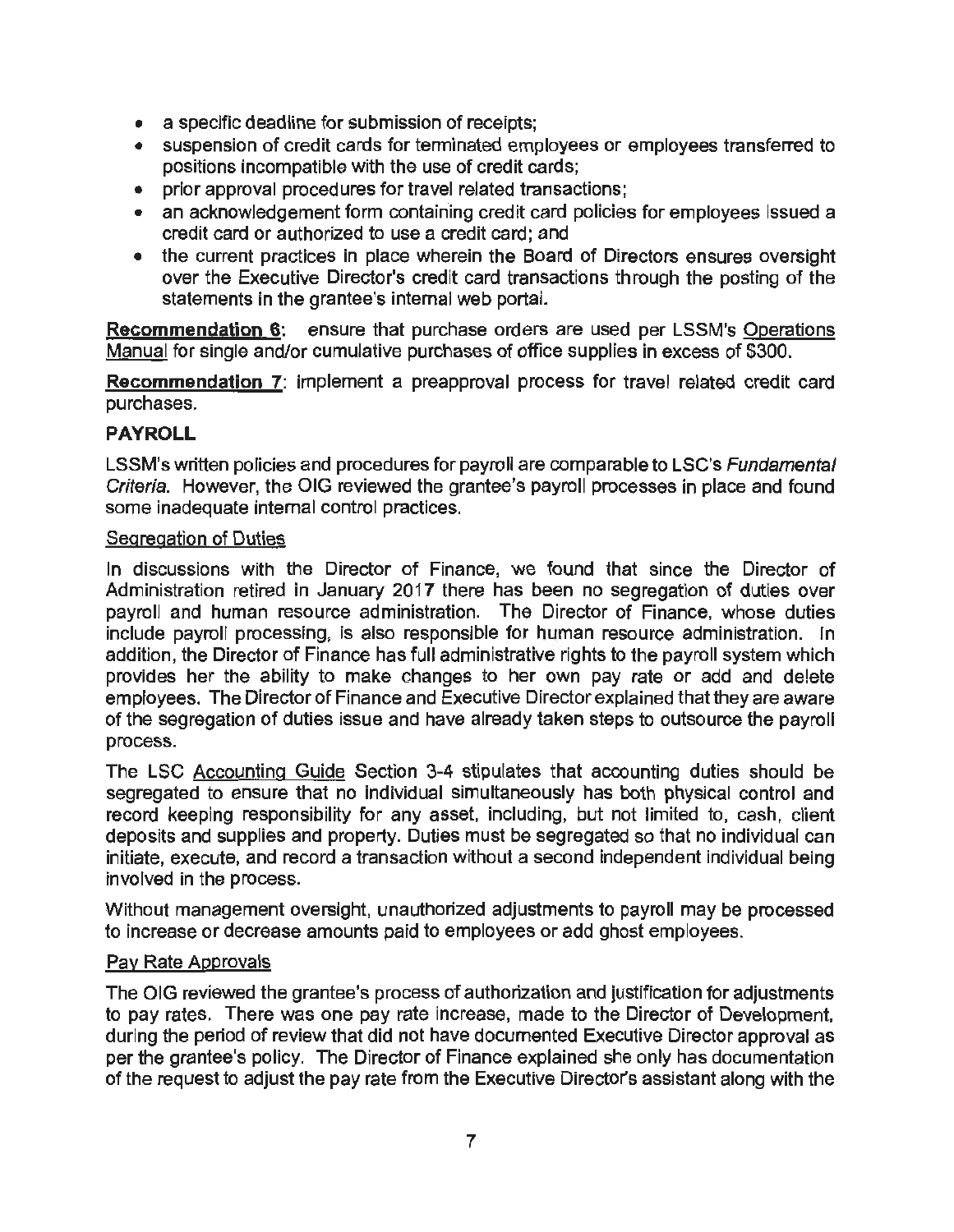approval from the Board of Directors in the meeting minutes. This event occurred prior to the current Executive Director.

The LSSM's Personnel Manual, Section 4.3 stipulates that any changes of personnel or payroll information, including pay rate, must be approved by the Executive Director. The LSC Accounting Guide Section 3.5.5 stipulates that salary and wage rates should be approved in writing by an authorized individual. Procedures must be adequate to provide that employees are paid in accordance with approved wage and salary plans.

Without documented approval of pay increases, salary changes may not be properly authorized and justified. Properly documenting approval of pay increases ensures that proper authorizations exist for the pay rate increase.

**Recommendations:** The Executive Director should ensure that:

**Recommendation 8:** management reviews and approves payroll changes, especially in cases where full segregation of duties is impracticable.

**Recommendation 9:** LSSM is following its policy over approval of pay increases and the approvals are documented.

#### **EMPLOYEE BENEFITS**

LSSM's written policies and procedures for employee benefits need to be updated to include all benefits offered to employees. The grantee's Personnel Policies Manual did not include the cell phone reimbursement benefit. The grantee's practices and controls in place over the cell phone reimbursement benefit were not included in the grantee's Accounting or Operations Manuals.

The grantee offers a cell phone reimbursement to attorneys and paralegals in the amount of \$40 per month. Employees requesting the reimbursement must complete a reimbursement request form to be approved by their supervisors. The Executive Director stated the cell phone benefit was initiated by the former Executive Director and failed to include it in the Personnel Policies Manual due to an oversight. He also added that the grantee is in the process of eliminating the cell phone benefit. The proposal will be presented at the next Board of Director's meeting and the benefit will most likely be eliminated by January 2018.

The LSC Accounting Guide Section 3-4 stipulates that each grantee must develop a written accounting manual that describes the specific procedures to be followed by the grantee in complying with the Fundamental Criteria.

Written policies and procedures serve as a method to document the design of controls and adequately communicate them to the staff. Without detailed written procedures over employee benefits, there could be a lack of transparency and consistency in the distribution of the benefits.

**Recommendation 10:** The Executive Director should ensure that all current benefits, such as the cell phone reimbursement offered to employees, are included in the grantee's written policy.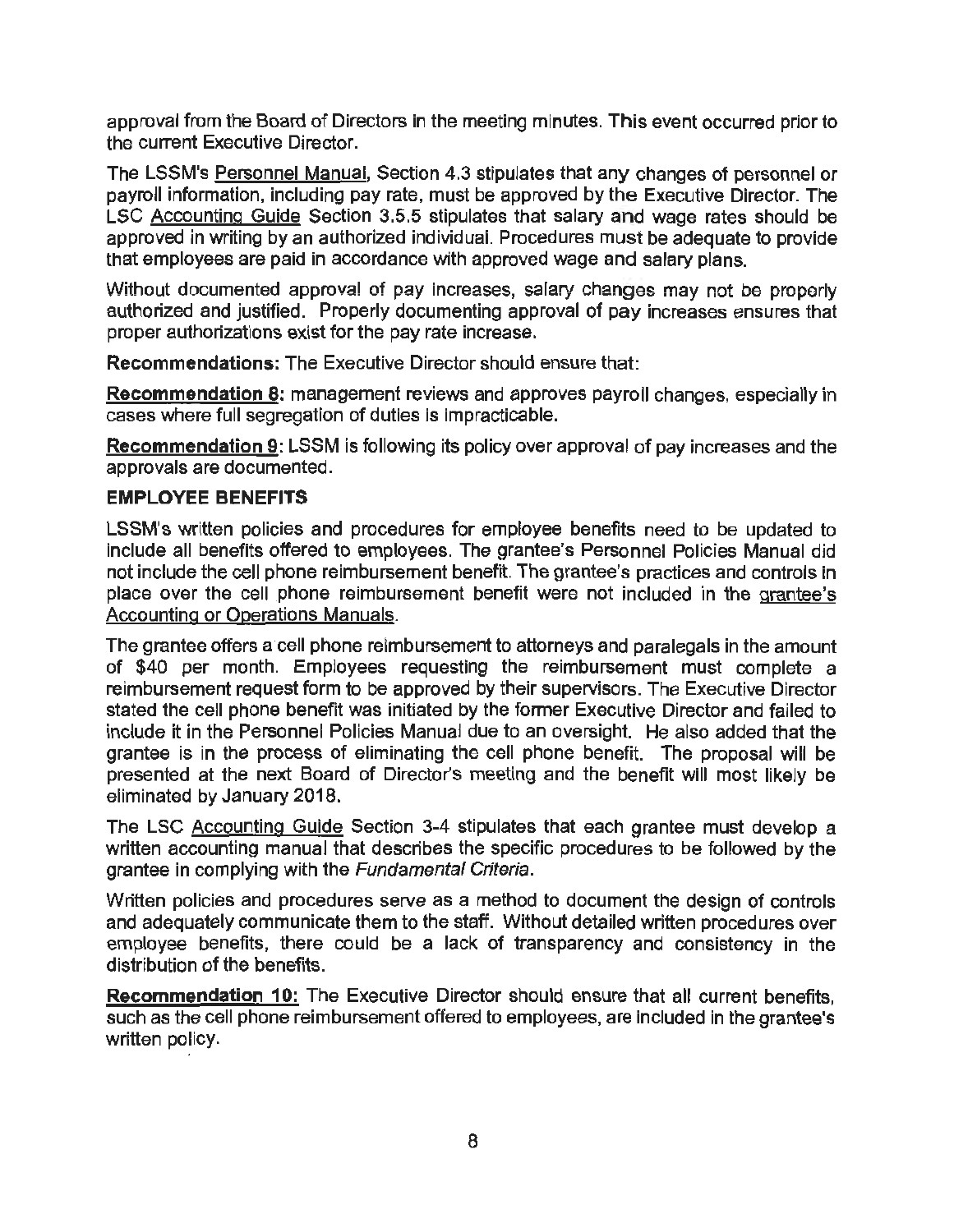#### **DERIVATIVE INCOME**

LSSM's written policies and procedures for derivative income are adequate. However, in regards to allocating derivative income, the policy is not practiced. For instance, the grantee received \$18,097 in rental income and \$3,952 in interest Income. The rental income was fully allocated to LSC, but was not based on the ratio of LSC grants to the total grant revenue for the period under audit. A portion of the interest income in the amount of \$1,326 was properly allocated to fundraising, the other portion was allocated to LSC. Per LSSM Director of Finance, interest income from investment and checking has gone to LSC for years. For rental income, she is unsure who funded the Charleston office purchase as the building was acquired through the Missouri offices merger.

45 CFR §1630.12(a) states that derivative income resulting from an activity supported in whole or in part with funds provided by LSC shall be allocated to the fund in which the grantee's LSC grant is recorded in the same proportion that the amount of LSC funds expended bears to the total amount expended by the grantee to support the activity

Failure to have an adequate allocation methodology for interest and rental income may result in an unfair allocation of interest and rental income back to the appropriate funding sources.

**Recommendation 11:** The Executive Director should ensure interest and rental income are allocated among funding sources in accordance with the respective grant conditions and the requirements specified in 45 CFR § 1630.12 and the grantee's written policy.

#### **FIXED ASSETS**

#### Written Policies

OIG's review of LSSM's written policies and procedures for fixed assets determined that they need to be updated to include all elements required by LSC's Fundamental Criteria. The following elements for the property record were not included in the grantee's Accounting Manual:

- date acquired;
- check number;
- salvage value;
- identification number:
- fair value (if donated); and
- method of valuation (if donated).

The Director of Finance stated she was not aware that the Accounting Manual required this level of detail.

The LSC Accounting Guide Section 3-4.5 stipulates that each grantee must develop a written accounting manual that describes the specific procedures to be followed by the grantee in complying with the Fundamental Criteria. Also, the LSC Accounting Guide Section 3-5.4 stipulates that property purchases should be recorded in a property subsidiary record. The property record should include:

- description of the property
- date acquired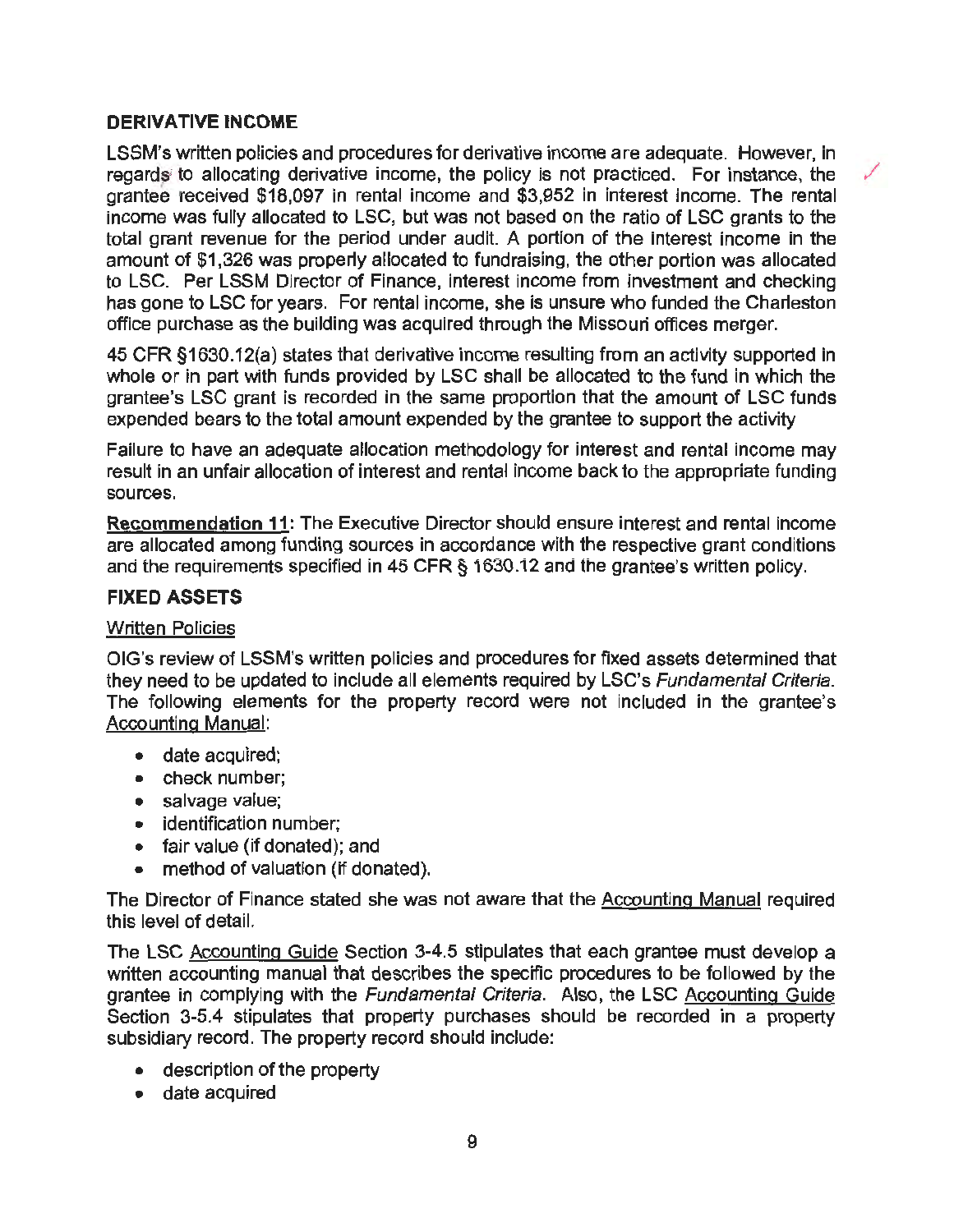- check number
- original cost
- fair value (if donated)
- method of valuation (if donated)
- salvage value, if any
- funding source
- estimated life
- depreciation method
- identification number
- location

Without detailed written policies and procedures, there could be a lack of transparency and consistency in the application of proper accounting for fixed assets, especially in cases of staff turnover. Furthermore, the grantee may incur losses due to misplaced or improper disposal of property.

#### Inventory Listing Inadequate

Based on the test work performed, LSC OIG determined that the internal controls over the fixed assets records and the electronic tracking listing were not adequate in tracking assets, furniture, equipment, and electronic devices. The OIG reviewed the grantee's fixed assets records and electronic tracking listing noting the records were not adequate as follows:

- The fixed asset record is missing elements required by the LSC *Fundamental* Criteria such as, check number, salvage value, fair value (if donated}, method of valuation (if donated}, depreciation method, and funding source.
- Both the fixed assets record and electronic tracking listing lacked some details including the user of the items and modei/serial numbers

Because of inadequate recordkeeping detailed above, we discovered the following:

- Three assets were not found while the OIG Auditors were on-site. The assets in question were stated to have been transferred to a different office. Evidence of two of these assets was produced verifying their location at those offices.
- Two assets were found in one LSSM office but listed in another office's fixed asset listing.
- Three tagged assets were not included on the fixed asset listing.

The Director of Finance and the Data Manager both agreed that the listings need more detailed information to adequately track assets. The Data Manager stated it was an oversight as to why not all the fields in the Electronic Tracking Listing were not completed.

The LSC Accounting Guide Section 2-2.4, stipulates the grantee should be mindful of items that may contain sensitive information (for example, a computer with client confidential information) valued less than \$5,000 and the need to Inventory these items and dispose of them appropriately. For property control purposes, a physical inventory should be taken and the results reconciled with the property records at least once every two (2) years. Any differences between quantities determined by the physical inspection and those shown in the accounting records shall be investigated to determine the causes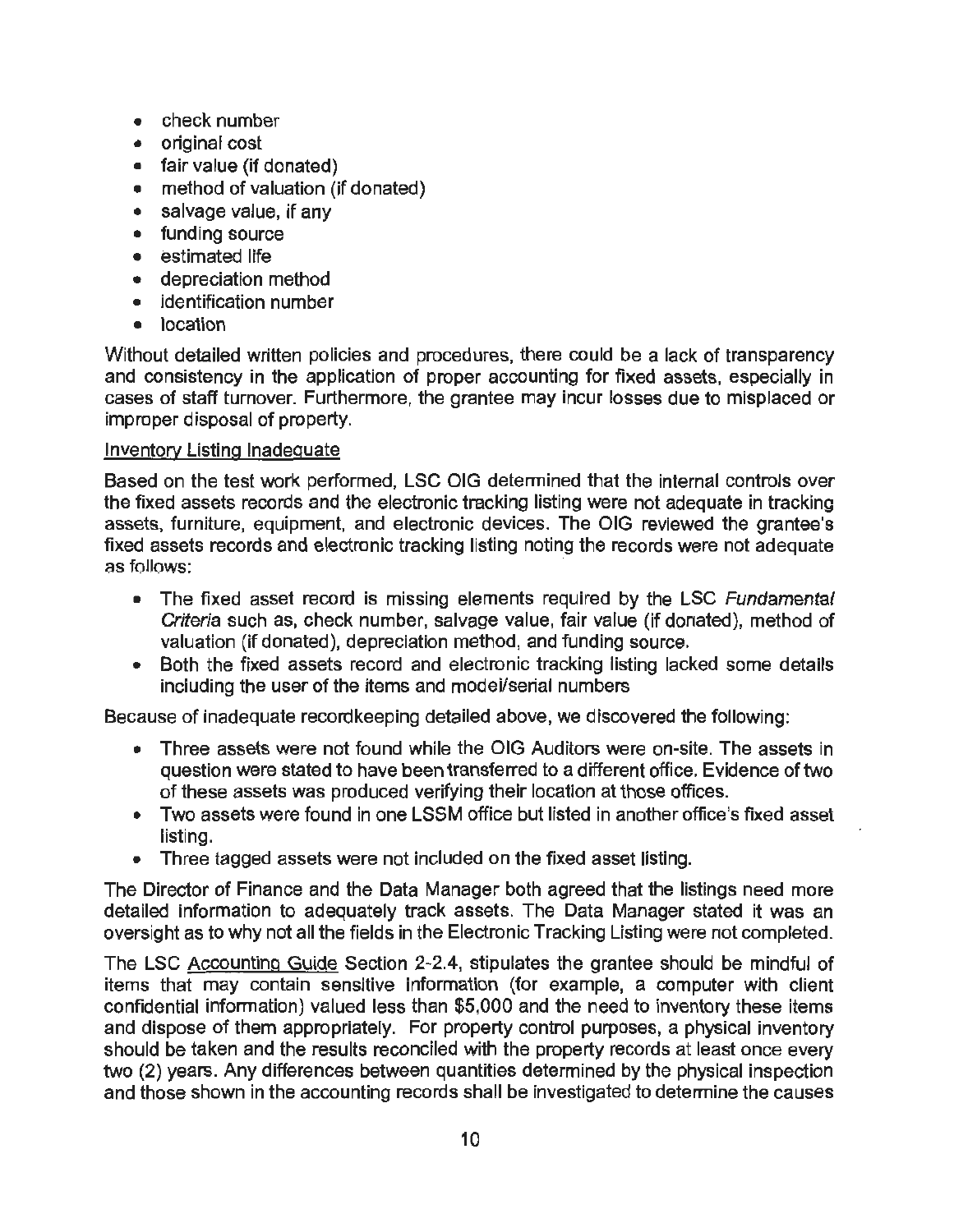of the difference, and the accounting records should be reconciled to the results of the physical inventory with an appropriate note included in the financial statements, if determined to be material by the grantee's auditor.

An inadequate inventory listing could result in difficulty tracking items with no serial numbers or user identifications, accounting for items due to incorrect user/tag number in the listing and items being lost or stolen. Without an adequate and complete tracking system for all electronic items, there is no assurance that the grantee is properly safeguarding equipment and the information contained therein.

**Recommendations:** The Executive Director should:

**Recommendation 12:** ensure that a complete physical inventory is conducted in all locations. The results of the inventory should be reconciled with the property records. Any differences between quantities determined by the physical inspection and those shown in the accounting records shall be investigated to determine the causes of the difference, and the accounting records should be reconciled to the results of the physical inventory.

**Recommendation** 13: ensure that all fields of the fixed assets records and electronic tracking listing are complete and accurate.

#### **GENERAL LEDGER AND FINANCIAL CONTROLS**

LSSM's written policies and procedures for general ledger and financial controls are comparable to LSC's Fundamental Criteria. However, in performing our test work, we found some inadequate practices in place.

#### Segregation of Duties

There is lack of segregation of duties over bank reconciliation and bookkeeping duties. The Director of Finance, responsible for performing bank reconciliations, is also responsible for bookkeeping duties, inciuding preparing and posting journal entries without review and approval.

The Director of Finance explained that prior to retirement, the Director of Administration would oversee the bank reconciliation process, including review and approval of journal entries. The Director of Finance added that journal entries will be part of the accounting function to be outsourced.

The LSC Accounting Guide Section 3-5.2(d) stipulates that bank statements shall be reconciled monthly to the general ledger by a person who has no access to cash, who is not a regular check signer, and has no cash bookkeeping duties. The reconciliation shall be reviewed and approved by a responsible individual. Such review shall be appropriately documented by signature and date. The LSC Accounting Guide Section 3-5.6 stipulates that each entry to the general journal should be approved by an authorized individual.

Bank reconciliation is a fundamental control technique and failure to use it may be interpreted as negligence, especially in an environment where full segregation of duties is not practicable. Without approval of journal entries, irregularities and unsupported or poorly referenced entries may not be detected.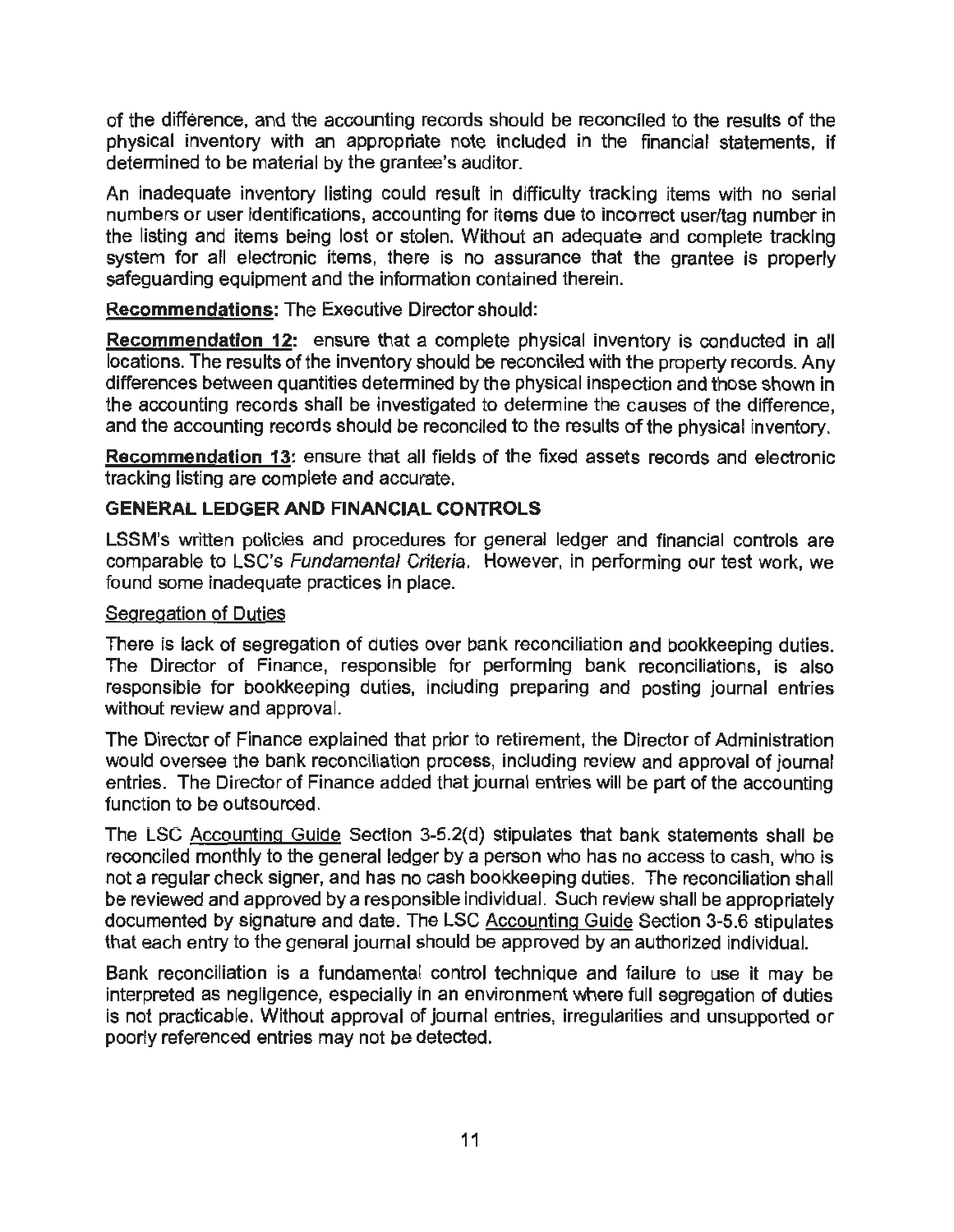#### Outstanding Checks

Seven outstanding checks over six months old, issued to vendors and individuals from bank reconciliations performed in December 2016 and January 2017 were found.

The Director of Finance stated the outstanding checks were not resolved in a timely manner due to the increase in her responsibilities when the Director of Administration retired in January 2017. She provided evidence that the outstanding checks were resolved as of April 2017.

The LSSM's Accounting Manual stipulates that any check outstanding six months or longer should be reviewed for possible action. After six months, the check will either be voided or re-issued. This may require a "stop payment" of the original check.

Not monitoring checks outstanding for more than six months could result in the possibility of undetected fraudulent signatures orendorsements, alterations of checks, improper use of voided checks, or improper recording of bank transfers.

**Recommendations:** The Executive Director should ensure that:

**Recommendation 14:** staff responsible for bank reconciliations has no bookkeeping duties.

**Recommendation 15:** the responsible individual reviews and approves journal entries to ensure they are complete, accurate and properly supported prior to posting in the general ledger.

**Recommendation 16:** management follows up on checks to void or re-issue any checks outstanding for more than six months as required by the grantee's policy.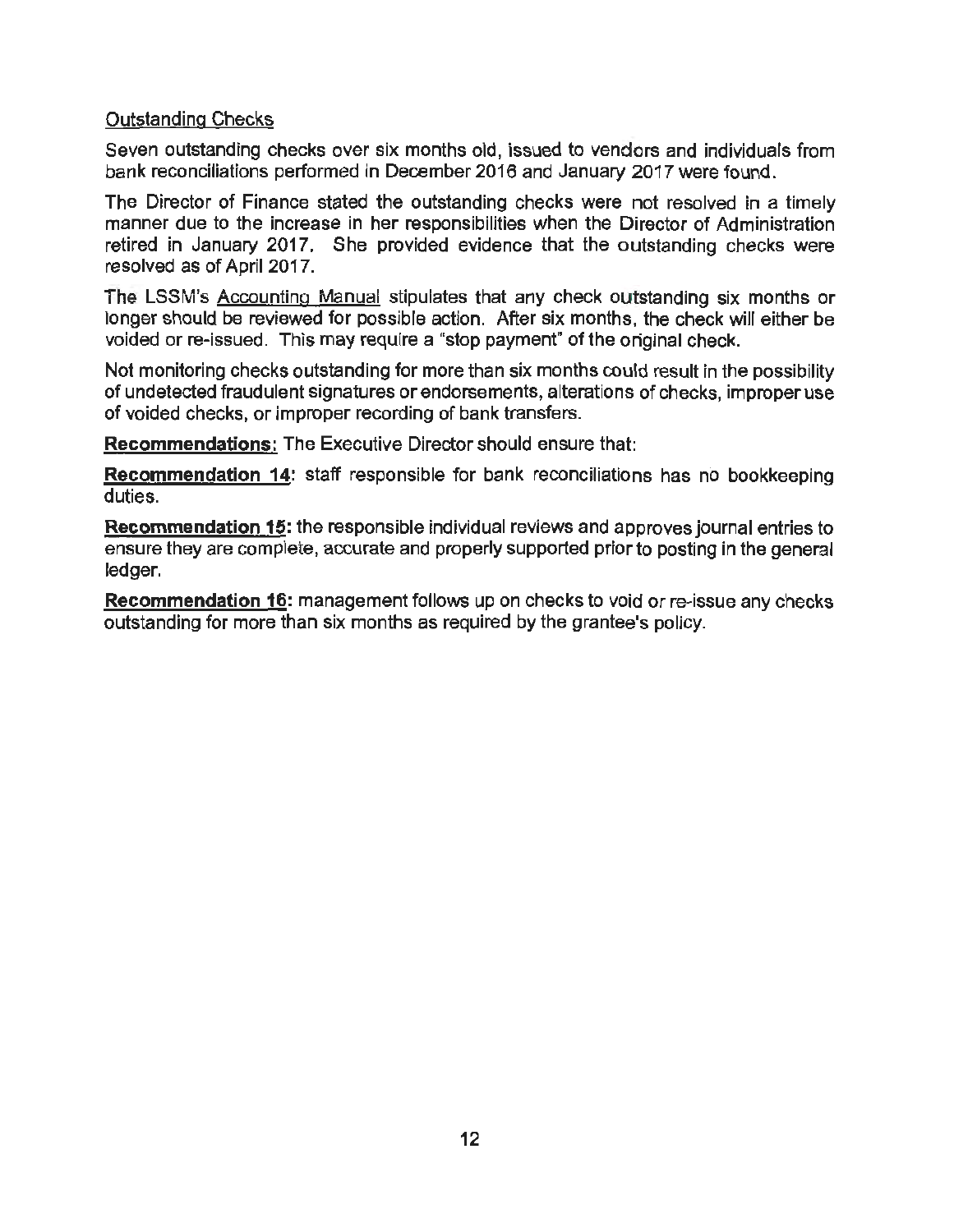### GRANTEE MANAGEMENT COMMENTS

Grantee management agreed with all the findings and recommendations contained in the report. Grantee management stated the following:

- LSSM will work to ensure contracts are rebid and adequate documentation is maintained;
- LSSM will review and improve its policy on managing disbursements;
- LSSM will be updating all policies regarding financial management of the organization and will incorporate LSC's OIG recommendations;
- LSSM has hired an outside accounting firm to assist with segregation of duties and implementing procedures related to allocations;
- New processes have been implemented for pay raises and pre-approvals:
- LSSM will ensure that policies are followed and enforced:
- The cell phone reimbursement policy will be presented to the Board of Directors for a decision; and
- LSSM will work to ensure a complete physical inventory is conducted and records are complete and accurate.

The Grantee's comments are included in Appendix II.

### OIG EVALUATION OF GRANTEE MANAGEMENT COMMENTS

The OlG considers the proposed actions to address all the recommendations as responsive. The actions taken and planned by the grantee management to hire an outside accounting firm, revise policies and ensure they are enforced are adequate.

Recommendations 2, 4, 6, 9, and 11 are considered closed. Recommendations 1, 3, 5, 7, 8, 10, 12, 13, 14, 15, and 16 will remain open until the grantee's Accounting Manual and fixed asset records are updated and the policies implemented.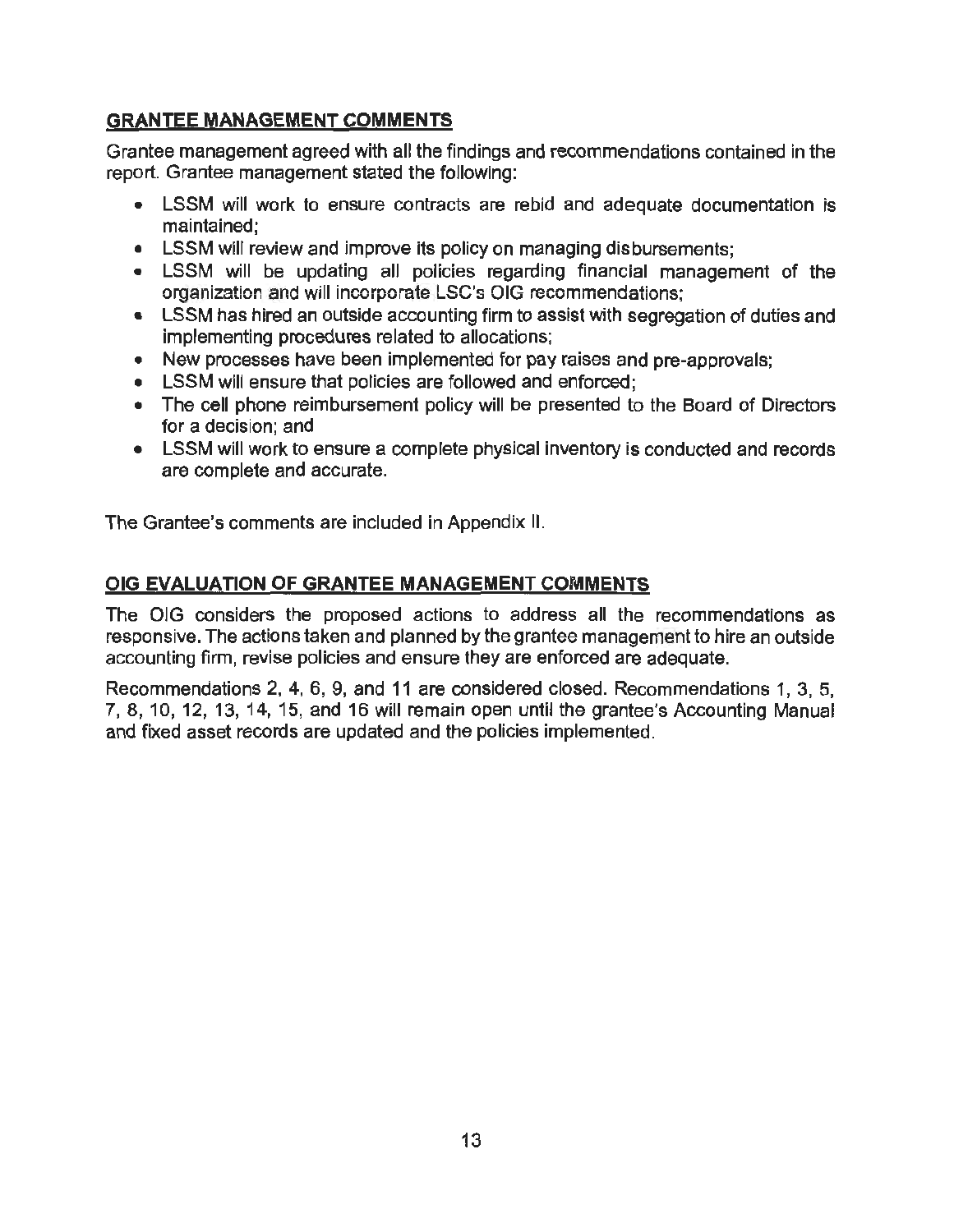#### **APPENDIX I**

#### **SCOPE AND METHODOLOGY**

To accomplish the audit objective, the OIG identified, reviewed, evaluated and tested internal controls related to the following activities:

- Cash Disbursements,
- Credit/debit cards,
- Contracting,
- Cost Allocation,
- Derivative income,
- General Ledger and Financial Controls,
- Internal Management Reporting and Budgeting,
- Property and Equipment,
- Employee Benefits and
- Payroll.

To obtain an understanding of the internal controls over the areas reviewed, grantee policies and procedures were reviewed including manuals, guidelines, memoranda and directives, setting forth current grantee practices. Grantee officials were interviewed to obtain an understanding of the internal control framework and management and staff were interviewed as to their knowledge and understanding of the processes in place. To review and evaluate internal controls, the grantee's internal control system and processes were compared to the guidelines in the Fundamental Criteria of an Accounting and Financial Reporting System (Fundamental Criteria) contained in the LSC Accounting Guide. This review was limited in scope and not sufficient for expressing an opinion on the entire system of grantee internal controls over financial operations.

We assessed the reliability of computer generated data the grantee provided by reviewing available supporting documentation for the entries selected for review, conducting interviews and making physical observations to determine data consistency and reasonableness. We determined the data was sufficiently reliable for the purposes of this report.

To test for the appropriateness of expenditures and the existence of adequate supporting documentation, disbursements from a judgmentally selected sample of vendor files were reviewed. The sample consisted of 103 disbursements totaling \$201 ,804.25. The sample represented approximately 9.32 percent of the \$2,165,088.80 disbursed for expenses other than payroll during the period January 1, 2016 to March 31, 2017. To assess the appropriateness of expenditures, we reviewed invoices and vendor lists, then traced the expenditures to the general ledger. The appropriateness of those expenditures was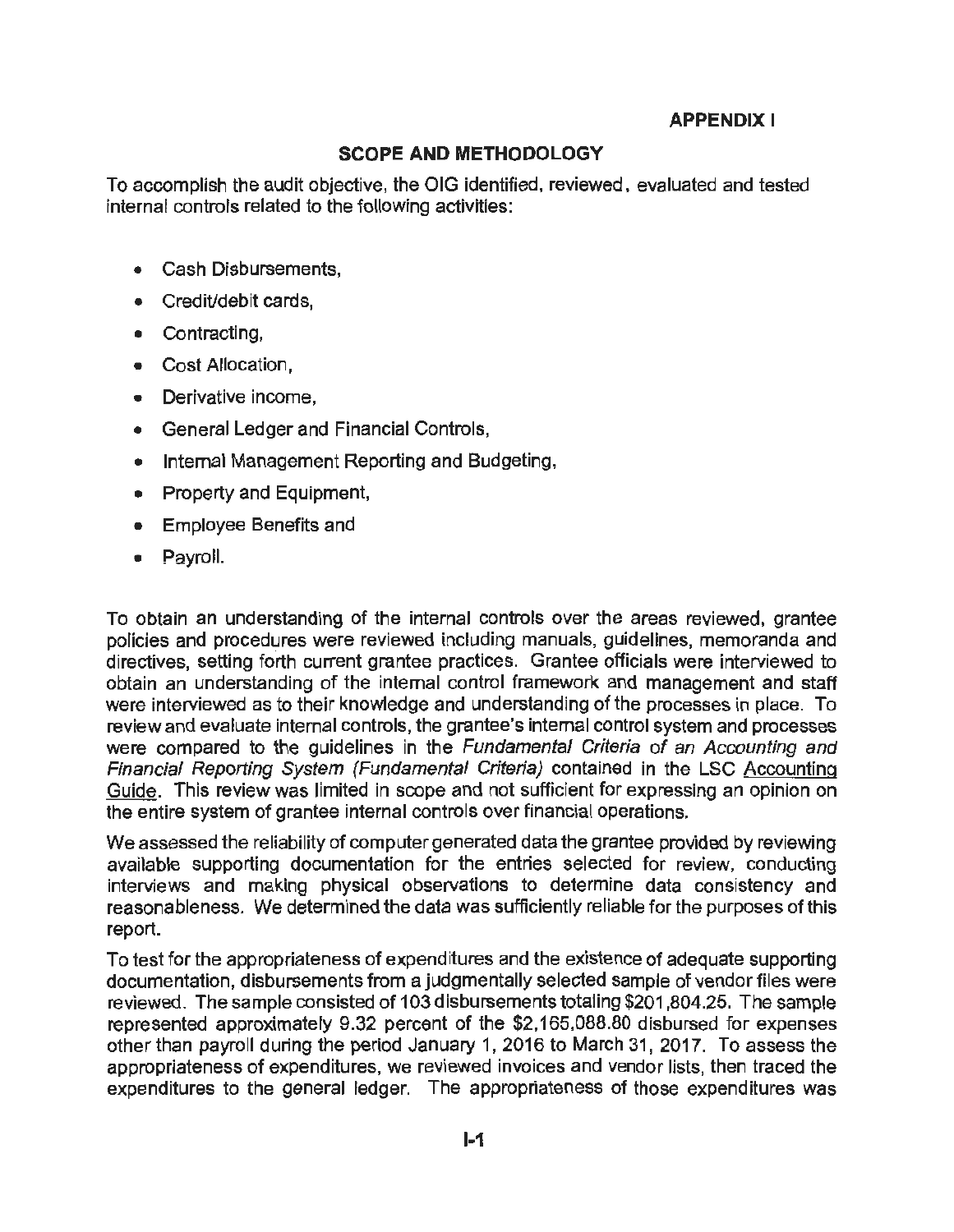evaluated based on the grant agreements, applicable laws and regulations and LSC policy guidance.

In addition to the disbursements, we sampled were 10 credit card transactions totaling \$12,446.19. We assessed the appropriateness of the expenditures and the existence of approvals and adequate supporting documentation.

To evaluate and test internal controls over the employee benefits, payroll, contracting, internal management reporting and budgeting, general ledger and financial controls, as well as derivative income, we interviewed appropriate program personnel, examined related policies and procedures as applicable and selected specific transactions to review for adequacy.

To evaluate the adequacy of the cost allocation process, we discussed the cost allocation process with grantee management and requested, for review, the grantee's written cost allocation policies and procedures as required by the LSC Accounting Guide. We reviewed selected transactions to determine if the amounts allocated were in conformity with the documented LSSM allocation process and if the transactions were properly allocated in the accounting system.

Controls over purchasing, recording, inventorying and disposing of property and equipment were reviewed by examining current grantee practices in comparison with LSC regulations and policies outlined in the LSC Accounting Guide.

The on-site fieldwork was conducted from May 15, 2017 through May 19, 2017. Our work was conducted at the grantee's administrative office in Springfield, MO and at LSC headquarters in Washington, DC. Documents reviewed pertained to the period January 1, 2016 through March 31, 2017.

This audit was conducted in accordance with generally accepted government auditing standards. Those standards require that the audit be planned and performed to obtain sufficient, appropriate evidence to provide a reasonable basis for the findings and conclusions based on the audit objectives. The OIG believes the evidence obtained provides a reasonable basis for the findings and conclusions based on the audit objectives.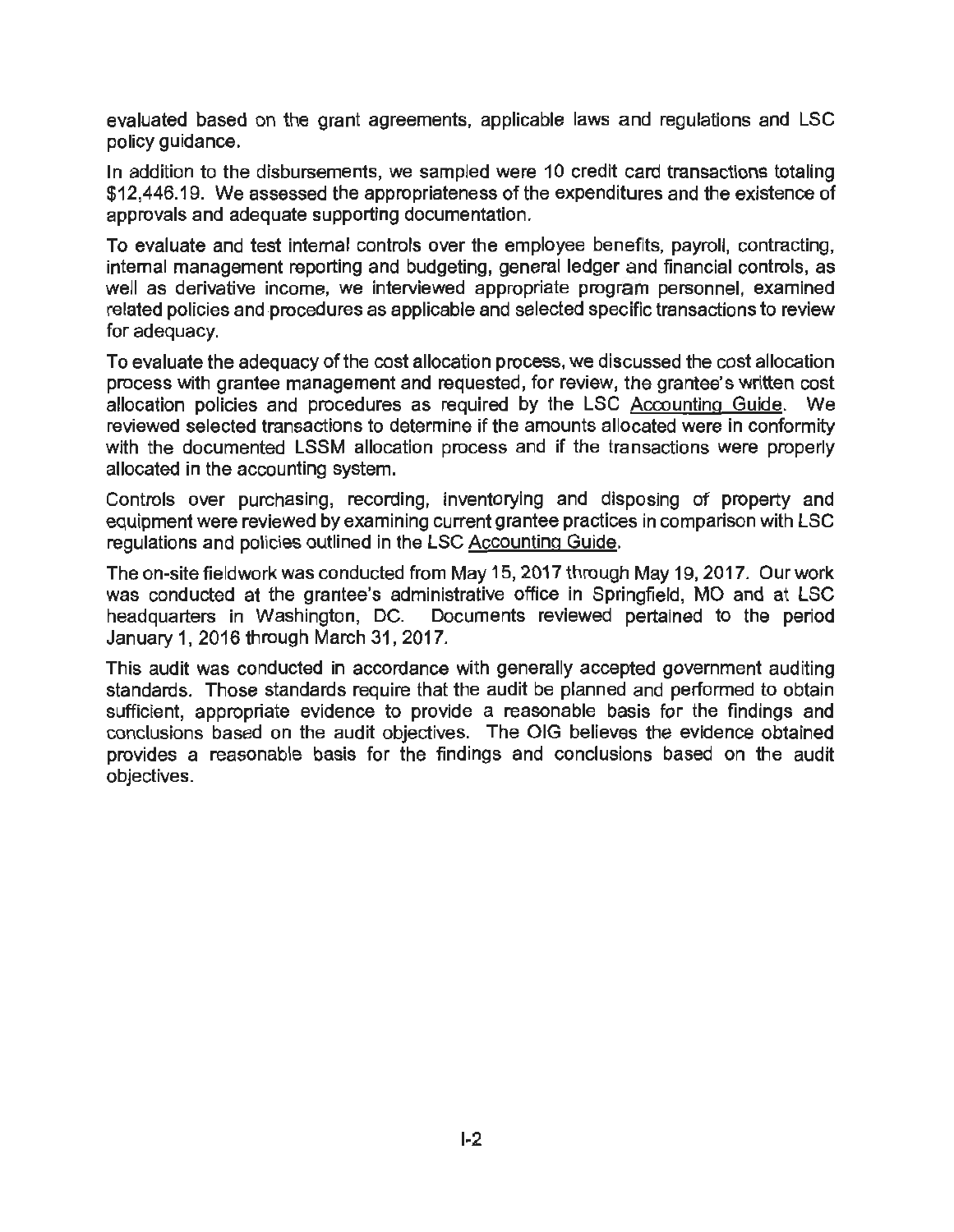#### **Appendix II**

#### **ALDIT FINDUISS LEGAL SERVICES OF SOUTHERN MISSOURI (LSSM) BESPONSE** September 2037

Legal Services of Southern Mixmuri (LSSM) Board of Directors and staff are appreciative of Legal Services Corporation's (LSC) Office of Inspector General assessing LSSM's practices and identifying weaknesses that could harm the organization, and ultimately have an impact on the clients it serves. LSSM is working to improve its trancial management and has aircady begun taking corrective action.

LSSM has been in transition since its long-term Executive Director resigned in December 2015. Both the laterim Executive Director, and the new Executive Director, were faced with many personnel and financial challenges as they began to manage the organization. Now that the personnel matters have been resolved to ensure on-going quality legal services for its dients, LSSM is faced with overhauling its financial management systems.

As the new Executive Director reviewed the financial policies and procedures, he recommended to LSSM's Board of Directors a need to further segregate duties to strengthen integral controls to prevent fraud and error. Upon the retirement of the Director of Administration, the Finance Committee and the LSSM Board of Directors approved the outsourcing of the organization's accounting. LSSM sent bid proposals to 13 accounting firms and received three proposals. During the time the 1SC OIG visited LSSM, LSSM was in the process of interviewing the three accounting firms. The accounting firm of Eliott, Robleson & Company, LIP was selected by the Board of Directors and began work in July 2017.

Cost Allocation "Recommendation 1": LSSM has reviewed the recommendation and concurs. LSSM is working with its outside accounting firm to implement the Accounting Guide Allocation.

Contracting "Recommendation 2": LSSM has reviewed the recommendation and concurs. LSSM will work to ensure contracts are relaid on a more frequent bash, and there will be adequate documentation outlining the contract bid process. Finally, LSSM will work to ensure that the terms of the contracts entered into with vendors will be reviewed with its outside accounting furn to ensure contract payments match payment terms.

Disbursements "Recommendations 3 and 4": LSSM recognizes it needs to review and improve its policy on managing dishursements.

Sugregation of Duties 1.88M veviewed the financial policies and procedures, and recognized a need to further segregate duties to strengthen internal controls to prevent fraud and error. Upon the retirement of the Director of Administration, the Executive Director approached the Finance Committee and the Board of Directors regarding the outsourcing of the organizations accounting. Both the Finance Committee and the Board of Directors voted to outsource LSSM's accounting to ensure there is oversight and review. During the time the LSC OIG visited LSSM, it was in the process of taking corrective action. LSSM sent bid proposals to 13 accounting firms and received three proposals. The accounting firm of Effott, Robinson & Company, ILP was selected by the Board of Directors and began work in July 2017.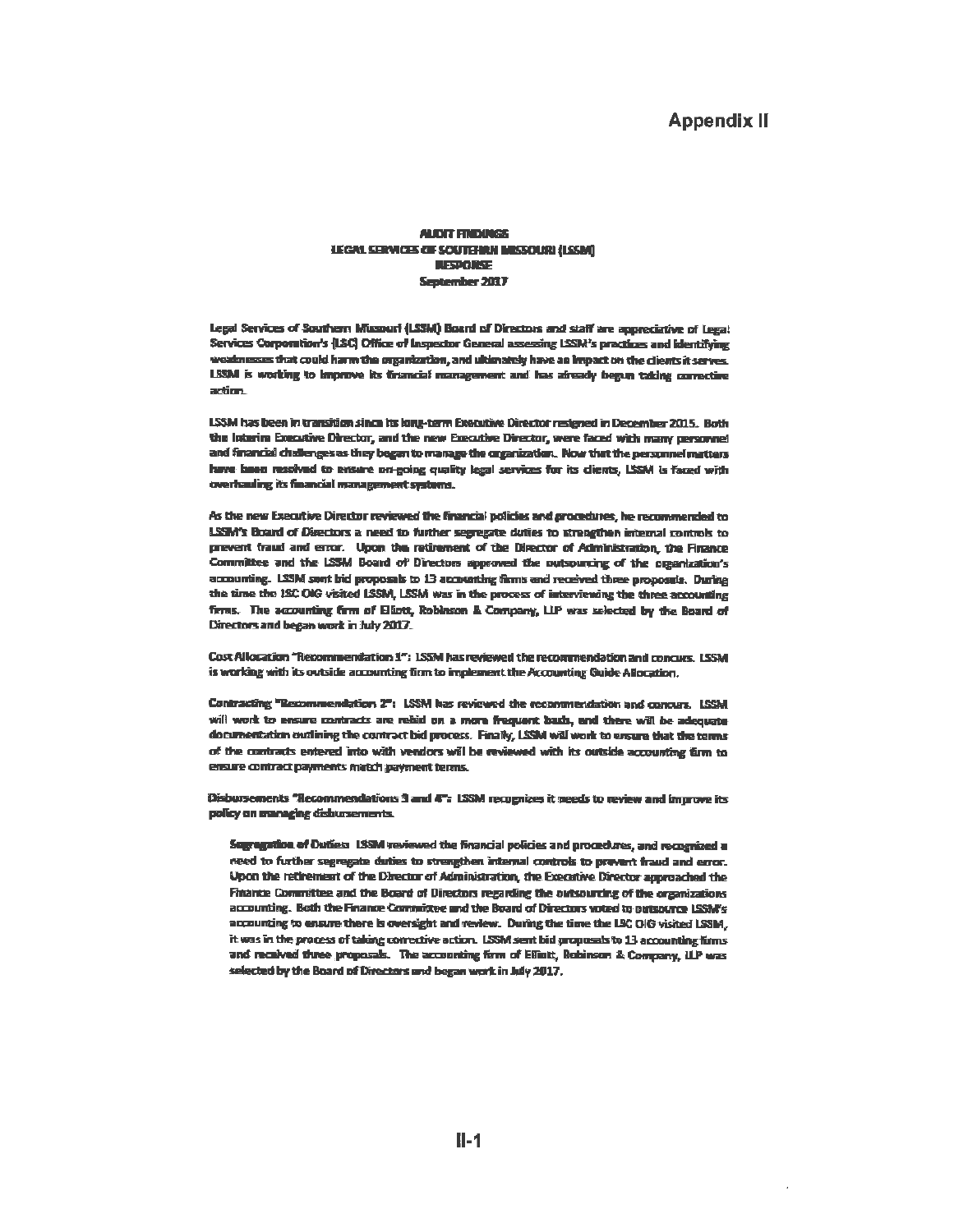Inadequate Approval: ISSM requires all invoices to be signed by the individual making the request and two members of management. While LSM's accounting manual adows individuals to um the "Requisition Cash/Request Disbursement" form or a stamp for certain transactions, LSSM did not always follow the procedure outlined in the policy. LSSM has implemented Goard prior approval for any Executive Director travel expenses. The Board of Directors approved a new policy in April 2016 for all travel repulsive documentation, including, agendas, receipts, registration forms, etc., to be attached to all reimbursement requests. The Board of Directors also approved utilizing mual reimbursements isseed on the GSA per diens for the city traveled to. The Board of Directors appointed the Treasurer to oversee the Executive Director's expenses and reimbursements. The Executive Director also seeks grips approval from the Board President before making travel arrangements. Any request for reimbursement for the Executive Director will be submitted first to the Treasurer for review and approval prior to being submitted for payroant. For clarification, the Director of Finance's comment regarding whether or not it was necessary for Board approval of the Executive Director's expenses may have been miscommunicated. LSSM feels this comment should be removed from the report.

Credit Cards "Recommendation S": As previously mentioned, USSM Will be undating all policies regarding financial management of the organization and will incorporate LSC's OKF recommendations. While there may not have been adequate documentation attached to the VISA statement, a portion of the travel was pre-approved when grant requests were written and submitted to funders. Many of the grants require training and provide for said training in the line item budget. LSSM adheres to the grant requirements by sending staff to the grant funded trainings. Furthermore, while documentation was not attached to the VISA statement, the travel of the new Enecutive Director was approved by the Board President prior to the new Executive Director attending said trainings. An email outlining the trainings was sent to the Board President prior to the hiring of the new Engrutive Director. Once the new Executive Director was selected, he was informed of the approved trainings.

"Recommendation 6": 1.59M has reviewed the recommendation, and will adhere to its policy.

"Recommendation 7": LSSM has reviewed the recommendation, and will implement a written preapproval process.

Payroll "Recommendation  $\overline{\sigma}$ ": The segregation of duties noted in the report has been resolved with the hiring of an outside accounting firm. USSM will ensure all policies are updated reflecting the new accounting processes involving the staff and outside accounting firm.

"Recommendation 9": As this recommendation involves actions by the prior director, LSSM has implemented a new process for pay raises. The new Executive Director submits all requests for pay raises to the entire Board, and the request and discussion are contained within closed secsion Board minukes. No raises are given without Board approval.

Employee Benefits "Recommendation 10": The Executive Director will bring the cell phone reimbursement policy to the Board of Directors for a decision. LSSM intends to accomplish this by December 31, 2017.

Derivative Income "Recommendation 11": LSSM has reviewed the recommendation and will work with the outside accounting firm to ensure all LSSM policies regarding allocation are followed in the